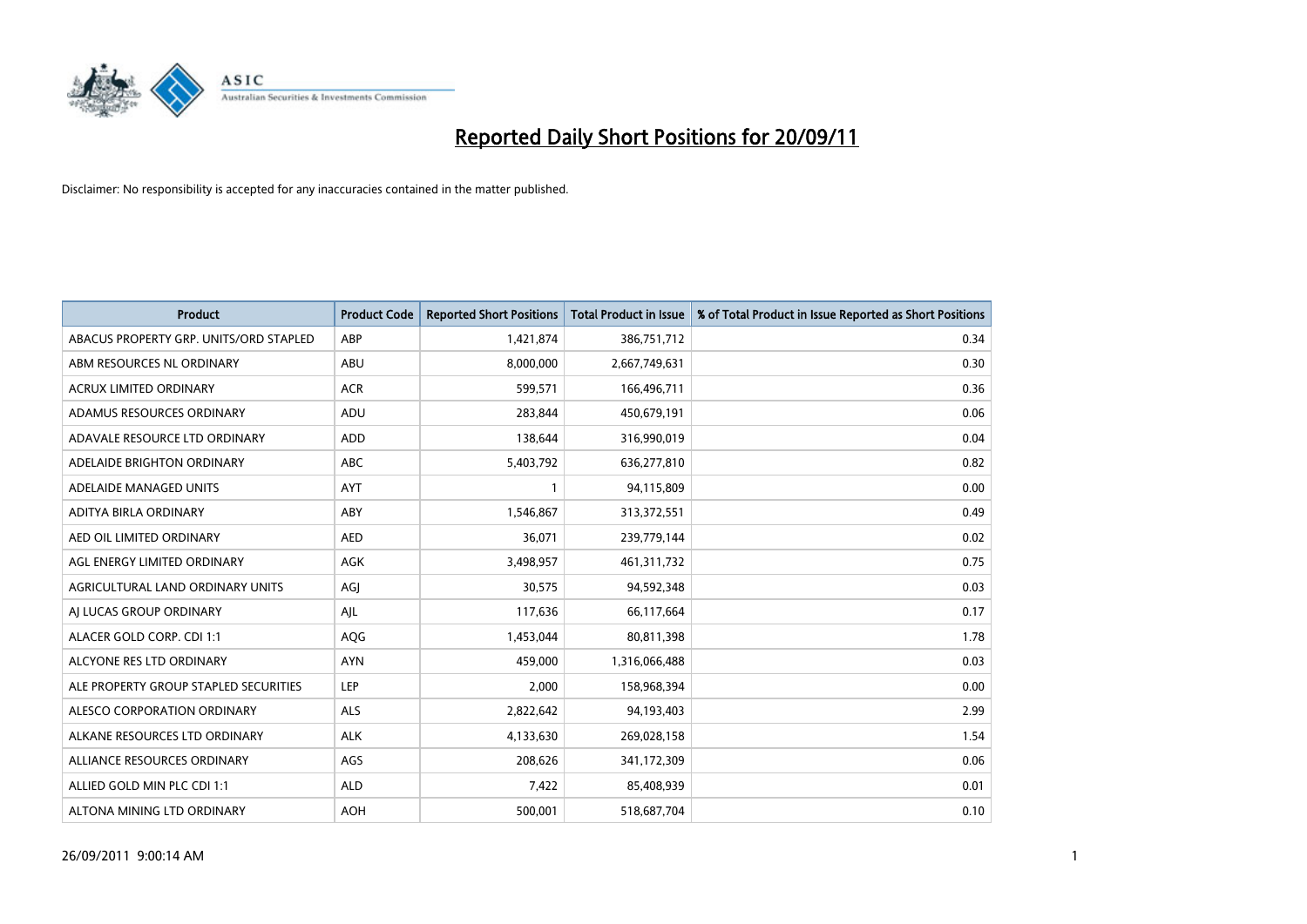

| <b>Product</b>                          | <b>Product Code</b> | <b>Reported Short Positions</b> | <b>Total Product in Issue</b> | % of Total Product in Issue Reported as Short Positions |
|-----------------------------------------|---------------------|---------------------------------|-------------------------------|---------------------------------------------------------|
| ALUMINA LIMITED ORDINARY                | <b>AWC</b>          | 30,975,431                      | 2,440,196,187                 | 1.26                                                    |
| AMADEUS ENERGY ORDINARY                 | AMU                 | 454.000                         | 287,671,278                   | 0.16                                                    |
| AMALGAMATED HOLDINGS ORDINARY           | <b>AHD</b>          | 3,004                           | 157,472,748                   | 0.00                                                    |
| AMCOR LIMITED ORDINARY                  | AMC                 | 3,726,177                       | 1,227,572,318                 | 0.29                                                    |
| AMP LIMITED ORDINARY                    | AMP                 | 16,613,171                      | 2,811,693,913                 | 0.55                                                    |
| AMPELLA MINING ORDINARY                 | <b>AMX</b>          | 859,095                         | 204,985,108                   | 0.41                                                    |
| ANSELL LIMITED ORDINARY                 | <b>ANN</b>          | 2,715,394                       | 133,033,772                   | 2.03                                                    |
| ANZ BANKING GRP LTD ORDINARY            | ANZ                 | 11,519,474                      | 2,629,033,329                 | 0.44                                                    |
| APA GROUP STAPLED SECURITIES            | <b>APA</b>          | 6,361,378                       | 639,334,625                   | 0.97                                                    |
| APEX MINERALS NL ORDINARY               | <b>AXM</b>          | 885.146                         | 5,550,243,713                 | 0.02                                                    |
| APN EUROPEAN RETAIL UNITS STAPLED SEC.  | <b>AEZ</b>          | 11,832                          | 544,910,660                   | 0.00                                                    |
| APN NEWS & MEDIA ORDINARY               | <b>APN</b>          | 30,189,165                      | 618,568,292                   | 4.87                                                    |
| AQUARIUS PLATINUM. ORDINARY             | <b>AOP</b>          | 5,739,712                       | 470,167,206                   | 1.21                                                    |
| AQUILA RESOURCES ORDINARY               | <b>AQA</b>          | 6,071,351                       | 374,368,499                   | 1.61                                                    |
| ARAFURA RESOURCE LTD ORDINARY           | ARU                 | 8,710,794                       | 367,980,342                   | 2.35                                                    |
| ARB CORPORATION ORDINARY                | <b>ARP</b>          | 15,432                          | 72,481,302                    | 0.01                                                    |
| ARDENT LEISURE GROUP STAPLED SECURITIES | AAD                 | 607,278                         | 324, 167, 221                 | 0.19                                                    |
| ARISTOCRAT LEISURE ORDINARY             | <b>ALL</b>          | 27,038,023                      | 536,480,307                   | 5.04                                                    |
| <b>ASCIANO LIMITED ORDINARY</b>         | <b>AIO</b>          | 19, 187, 275                    | 2,926,103,883                 | 0.65                                                    |
| ASG GROUP LIMITED ORDINARY              | <b>ASZ</b>          | 390.427                         | 169,117,796                   | 0.23                                                    |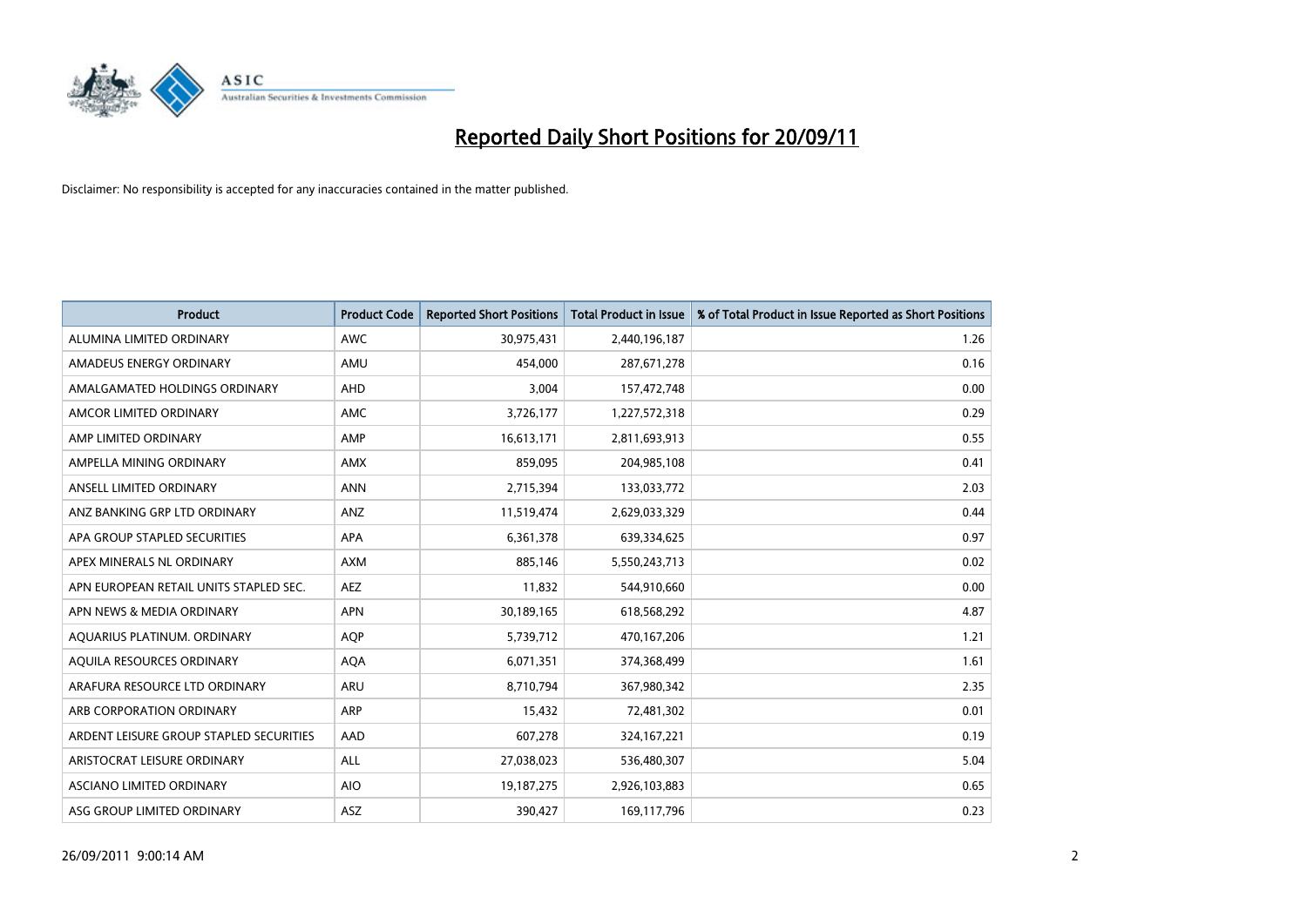

| <b>Product</b>                          | <b>Product Code</b> | <b>Reported Short Positions</b> | <b>Total Product in Issue</b> | % of Total Product in Issue Reported as Short Positions |
|-----------------------------------------|---------------------|---------------------------------|-------------------------------|---------------------------------------------------------|
| ASPEN GROUP ORD/UNITS STAPLED           | <b>APZ</b>          | 1,038,025                       | 584,985,037                   | 0.17                                                    |
| ASPIRE MINING LTD ORDINARY              | <b>AKM</b>          | 2,721,534                       | 540,594,556                   | 0.50                                                    |
| <b>ASTON RES LTD ORDINARY</b>           | <b>AZT</b>          | 1,438,083                       | 204,527,604                   | 0.70                                                    |
| ASTRO JAP PROP GROUP STAPLED SECURITIES | AIA                 | 35,515                          | 58,445,002                    | 0.06                                                    |
| ASX LIMITED ORDINARY                    | <b>ASX</b>          | 2,831,776                       | 175,136,729                   | 1.61                                                    |
| ATLANTIC LIMITED ORDINARY               | ATI                 | 41,573                          | 114,273,350                   | 0.04                                                    |
| ATLAS IRON LIMITED ORDINARY             | <b>AGO</b>          | 10,166,887                      | 861,496,211                   | 1.17                                                    |
| <b>AURORA OIL &amp; GAS ORDINARY</b>    | <b>AUT</b>          | 8,858,116                       | 411,155,343                   | 2.13                                                    |
| AUSDRILL LIMITED ORDINARY               | ASL                 | 124,326                         | 301,685,848                   | 0.03                                                    |
| AUSENCO LIMITED ORDINARY                | AAX                 | 1,561,884                       | 122,987,022                   | 1.26                                                    |
| AUSGOLD LIMITED ORDINARY                | <b>AUC</b>          | 128,160                         | 84,923,812                    | 0.15                                                    |
| <b>AUSTAL LIMITED ORDINARY</b>          | ASB                 | 489,355                         | 188,069,638                   | 0.26                                                    |
| AUSTAR UNITED ORDINARY                  | <b>AUN</b>          | 1,451,929                       | 1,271,505,737                 | 0.11                                                    |
| <b>AUSTBROKERS HOLDINGS ORDINARY</b>    | <b>AUB</b>          | 2                               | 54,658,736                    | 0.00                                                    |
| AUSTIN ENGINEERING ORDINARY             | ANG                 | 52,241                          | 72,014,403                    | 0.07                                                    |
| <b>AUSTRALAND ASSETS ASSETS</b>         | AAZPB               | 1,168                           | 2,750,000                     | 0.04                                                    |
| AUSTRALAND PROPERTY STAPLED SECURITY    | <b>ALZ</b>          | 567,051                         | 576,846,597                   | 0.10                                                    |
| AUSTRALIAN AGRICULT. ORDINARY           | AAC                 | 1,268,371                       | 312,892,824                   | 0.39                                                    |
| <b>AUSTRALIAN EDUCATION UNITS</b>       | <b>AEU</b>          | 625,000                         | 175,465,397                   | 0.36                                                    |
| AUSTRALIAN INFRASTR. UNITS/ORDINARY     | <b>AIX</b>          | 6,775,674                       | 620,733,944                   | 1.09                                                    |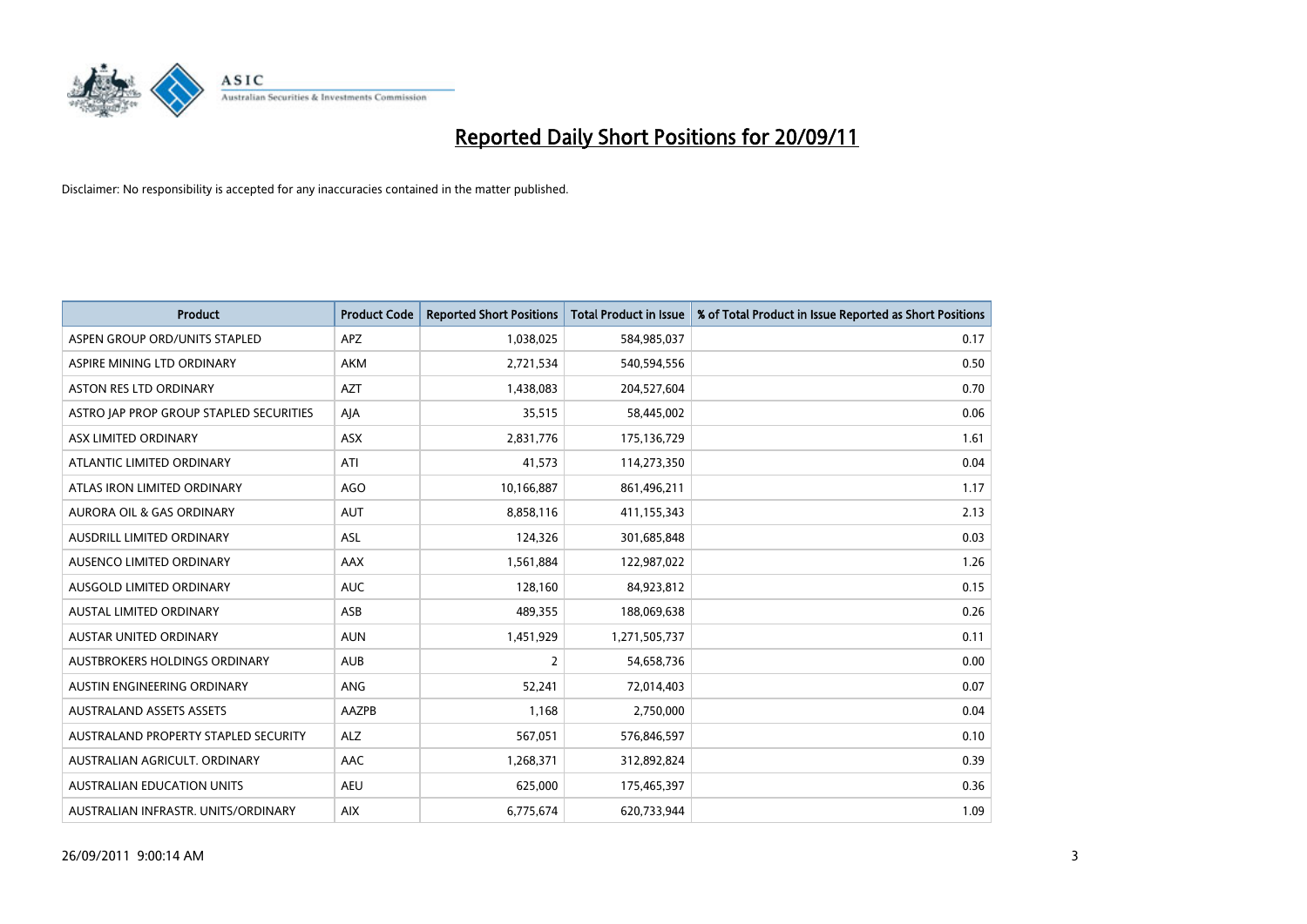

| <b>Product</b>                       | <b>Product Code</b> | <b>Reported Short Positions</b> | <b>Total Product in Issue</b> | % of Total Product in Issue Reported as Short Positions |
|--------------------------------------|---------------------|---------------------------------|-------------------------------|---------------------------------------------------------|
| AUSTRALIAN MINES LTD ORDINARY        | <b>AUZ</b>          | 1,400,000                       | 636,910,317                   | 0.22                                                    |
| AUSTRALIAN PHARM. ORDINARY           | API                 | 716,775                         | 488,115,883                   | 0.15                                                    |
| AUTOMOTIVE HOLDINGS ORDINARY         | <b>AHE</b>          | 8,445                           | 260,579,682                   | 0.00                                                    |
| AVANCO RESOURCES LTD ORDINARY        | AVB                 | 1,280,527                       | 790,453,517                   | 0.16                                                    |
| AVEXA LIMITED ORDINARY               | <b>AVX</b>          | 243,657                         | 847,688,779                   | 0.03                                                    |
| AWE LIMITED ORDINARY                 | <b>AWE</b>          | 2,370,367                       | 521,871,941                   | 0.44                                                    |
| AZUMAH RESOURCES ORDINARY            | <b>AZM</b>          | 281.319                         | 281,650,356                   | 0.10                                                    |
| <b>BANDANNA ENERGY ORDINARY</b>      | <b>BND</b>          | 913,062                         | 528,081,199                   | 0.17                                                    |
| BANK OF QUEENSLAND. ORDINARY         | <b>BOQ</b>          | 10,132,494                      | 225,369,547                   | 4.49                                                    |
| <b>BANNERMAN RESOURCES ORDINARY</b>  | <b>BMN</b>          | 258,346                         | 234,435,934                   | 0.11                                                    |
| <b>BASE RES LIMITED ORDINARY</b>     | <b>BSE</b>          | 547,797                         | 437,712,756                   | 0.13                                                    |
| <b>BATHURST RESOURCES ORDINARY</b>   | <b>BTU</b>          | 12,374,455                      | 688,247,997                   | 1.80                                                    |
| <b>BAUXITE RESOURCE LTD ORDINARY</b> | <b>BAU</b>          | 121,797                         | 235,379,896                   | 0.06                                                    |
| <b>BC IRON LIMITED ORDINARY</b>      | <b>BCI</b>          | 308,746                         | 94,881,000                    | 0.32                                                    |
| BEACH ENERGY LIMITED ORDINARY        | <b>BPT</b>          | 3,322,267                       | 1,103,127,711                 | 0.27                                                    |
| BEADELL RESOURCE LTD ORDINARY        | <b>BDR</b>          | 1,286,250                       | 657,906,946                   | 0.20                                                    |
| BENDIGO AND ADELAIDE ORDINARY        | <b>BEN</b>          | 7,737,821                       | 360,412,014                   | 2.12                                                    |
| BERKELEY RESOURCES ORDINARY          | <b>BKY</b>          | 608,699                         | 174,298,273                   | 0.34                                                    |
| BETASHARES ASX RES ETF UNITS         | <b>ORE</b>          | 118,220                         | 4,519,665                     | 2.62                                                    |
| BETASHARES US DOLLAR ETF UNITS       | <b>USD</b>          | 48,319                          | 4,575,000                     | 1.06                                                    |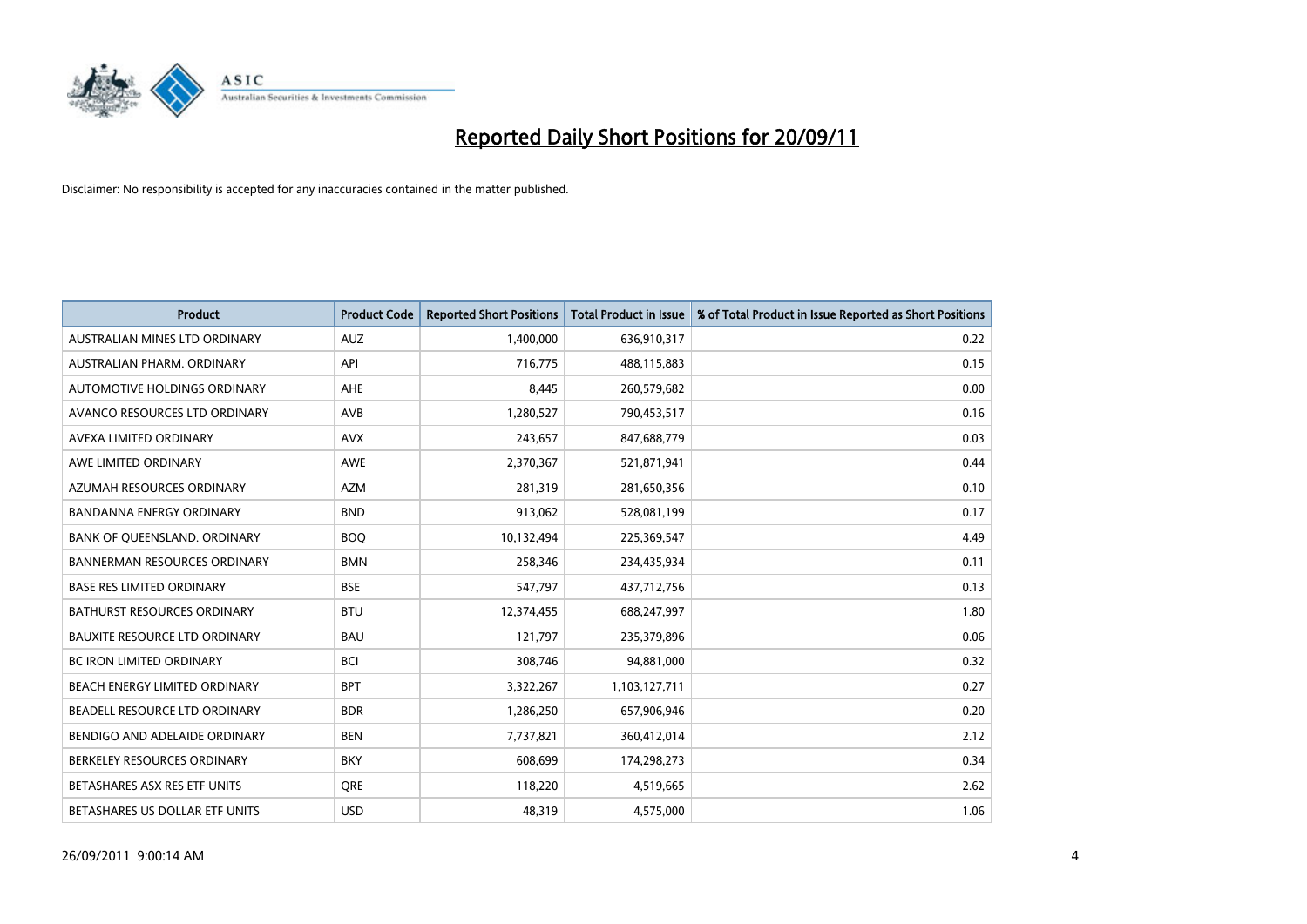

| <b>Product</b>                       | <b>Product Code</b> | <b>Reported Short Positions</b> | <b>Total Product in Issue</b> | % of Total Product in Issue Reported as Short Positions |
|--------------------------------------|---------------------|---------------------------------|-------------------------------|---------------------------------------------------------|
| <b>BHP BILLITON LIMITED ORDINARY</b> | <b>BHP</b>          | 39,607,205                      | 3,211,496,105                 | 1.18                                                    |
| <b>BILLABONG ORDINARY</b>            | <b>BBG</b>          | 21,182,204                      | 254,037,587                   | 8.34                                                    |
| <b>BIOTA HOLDINGS ORDINARY</b>       | <b>BTA</b>          | 2,032,521                       | 181,703,711                   | 1.10                                                    |
| <b>BISALLOY STEEL ORDINARY</b>       | <b>BIS</b>          | 84,480                          | 216,455,965                   | 0.04                                                    |
| BKI INVESTMENT LTD ORDINARY          | <b>BKI</b>          | 508                             | 425,549,573                   | 0.00                                                    |
| <b>BLACKTHORN RESOURCES ORDINARY</b> | <b>BTR</b>          | 35,848                          | 122,918,000                   | 0.03                                                    |
| <b>BLUESCOPE STEEL LTD ORDINARY</b>  | <b>BSL</b>          | 83,322,662                      | 1,849,170,356                 | 4.51                                                    |
| <b>BOART LONGYEAR ORDINARY</b>       | <b>BLY</b>          | 8,847,116                       | 461,163,412                   | 1.93                                                    |
| <b>BOOM LOGISTICS ORDINARY</b>       | <b>BOL</b>          | 337,999                         | 465,011,147                   | 0.07                                                    |
| BORAL LIMITED, ORDINARY              | <b>BLD</b>          | 43,599,846                      | 729,925,990                   | 5.96                                                    |
| BOTSWANA METALS LTD ORDINARY         | <b>BML</b>          | 7,000                           | 143,717,013                   | 0.00                                                    |
| <b>BOW ENERGY LIMITED ORDINARY</b>   | <b>BOW</b>          | 3,645,437                       | 351,683,973                   | 1.04                                                    |
| <b>BRADKEN LIMITED ORDINARY</b>      | <b>BKN</b>          | 2,812,674                       | 161,849,910                   | 1.72                                                    |
| <b>BRAMBLES LIMITED ORDINARY</b>     | <b>BXB</b>          | 17,426,568                      | 1,480,225,830                 | 1.15                                                    |
| <b>BREVILLE GROUP LTD ORDINARY</b>   | <b>BRG</b>          | 3,150                           | 130,095,322                   | 0.00                                                    |
| <b>BRICKWORKS LIMITED ORDINARY</b>   | <b>BKW</b>          | 76,801                          | 147,567,333                   | 0.06                                                    |
| <b>BROCKMAN RESOURCES ORDINARY</b>   | <b>BRM</b>          | 75,484                          | 144,803,151                   | 0.04                                                    |
| BT INVESTMENT MNGMNT ORDINARY        | <b>BTT</b>          | 1,456,956                       | 160,000,000                   | 0.92                                                    |
| <b>BURU ENERGY ORDINARY</b>          | <b>BRU</b>          | 4,233,251                       | 210,240,549                   | 2.01                                                    |
| <b>BWP TRUST ORDINARY UNITS</b>      | <b>BWP</b>          | 640.538                         | 520,012,793                   | 0.12                                                    |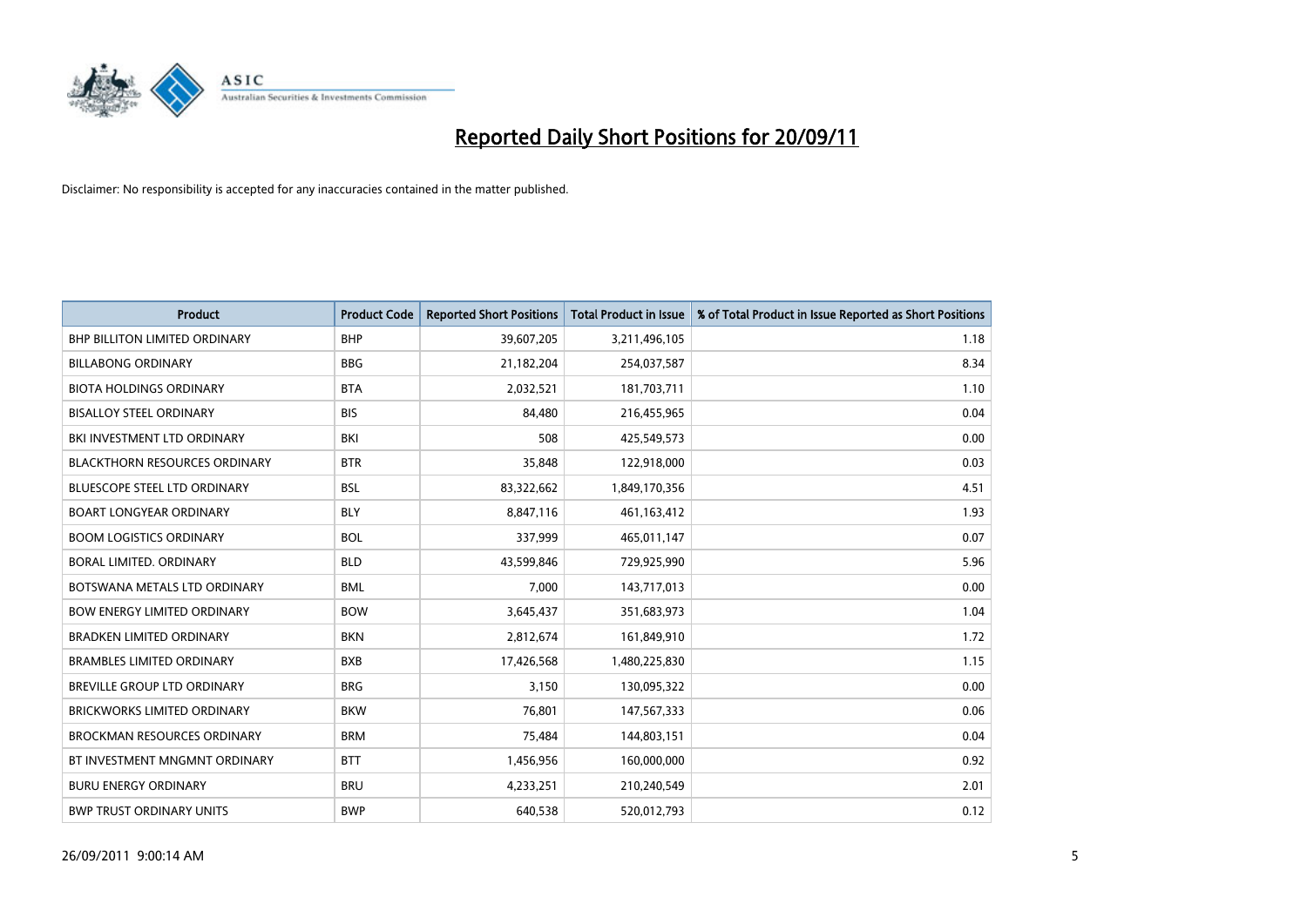

| <b>Product</b>                             | <b>Product Code</b> | <b>Reported Short Positions</b> | <b>Total Product in Issue</b> | % of Total Product in Issue Reported as Short Positions |
|--------------------------------------------|---------------------|---------------------------------|-------------------------------|---------------------------------------------------------|
| CABCHARGE AUSTRALIA ORDINARY               | CAB                 | 830,633                         | 120,437,014                   | 0.67                                                    |
| CALTEX AUSTRALIA ORDINARY                  | <b>CTX</b>          | 8,349,338                       | 270,000,000                   | 3.11                                                    |
| <b>CAMPBELL BROTHERS ORDINARY</b>          | CPB                 | 164,426                         | 67,503,411                    | 0.24                                                    |
| CAPE LAMBERT RES LTD ORDINARY              | <b>CFE</b>          | 1,107,633                       | 631,399,603                   | 0.18                                                    |
| CARABELLA RES LTD ORDINARY                 | <b>CLR</b>          | 193,194                         | 96,548,204                    | 0.20                                                    |
| <b>CARBON ENERGY ORDINARY</b>              | <b>CNX</b>          | 1,049,248                       | 698,517,858                   | 0.14                                                    |
| <b>CARDNO LIMITED ORDINARY</b>             | CDD                 | 10,380                          | 109,780,032                   | 0.01                                                    |
| CARNARVON PETROLEUM ORDINARY               | <b>CVN</b>          | 3,038,038                       | 690,320,634                   | 0.44                                                    |
| CARNEGIE WAVE ENERGY ORDINARY              | <b>CWE</b>          | 83,000                          | 899,087,627                   | 0.01                                                    |
| CARPATHIAN RESOURCES ORDINARY              | <b>CPN</b>          | 75,000                          | 265,533,501                   | 0.03                                                    |
| CARPENTARIA EXP. LTD ORDINARY              | CAP                 | 9,777                           | 98,741,301                    | 0.01                                                    |
| CARSALES.COM LTD ORDINARY                  | <b>CRZ</b>          | 13,374,701                      | 233,879,722                   | 5.70                                                    |
| CASH CONVERTERS ORDINARY                   | CCV                 | 202,843                         | 379,761,025                   | 0.05                                                    |
| <b>CASPIAN OIL &amp; GAS ORDINARY</b>      | <b>CIG</b>          | 50,000                          | 1,331,500,513                 | 0.00                                                    |
| CATALPA RESOURCES ORDINARY                 | CAH                 | 2,104,140                       | 178,299,049                   | 1.18                                                    |
| <b>CELLNET GROUP ORDINARY</b>              | <b>CLT</b>          | 1,342                           | 61,232,953                    | 0.00                                                    |
| CENTRAL PETROLEUM ORDINARY                 | <b>CTP</b>          | 11,455                          | 982,304,842                   | 0.00                                                    |
| <b>CENTRO PROPERTIES UNITS/ORD STAPLED</b> | <b>CNP</b>          | 2,537                           | 972,414,514                   | 0.00                                                    |
| CENTRO RETAIL GROUP STAPLED SECURITIES     | <b>CER</b>          | 798,681                         | 2,286,399,424                 | 0.03                                                    |
| <b>CERAMIC FUEL CELLS ORDINARY</b>         | <b>CFU</b>          | 1,141,330                       | 1,201,353,566                 | 0.09                                                    |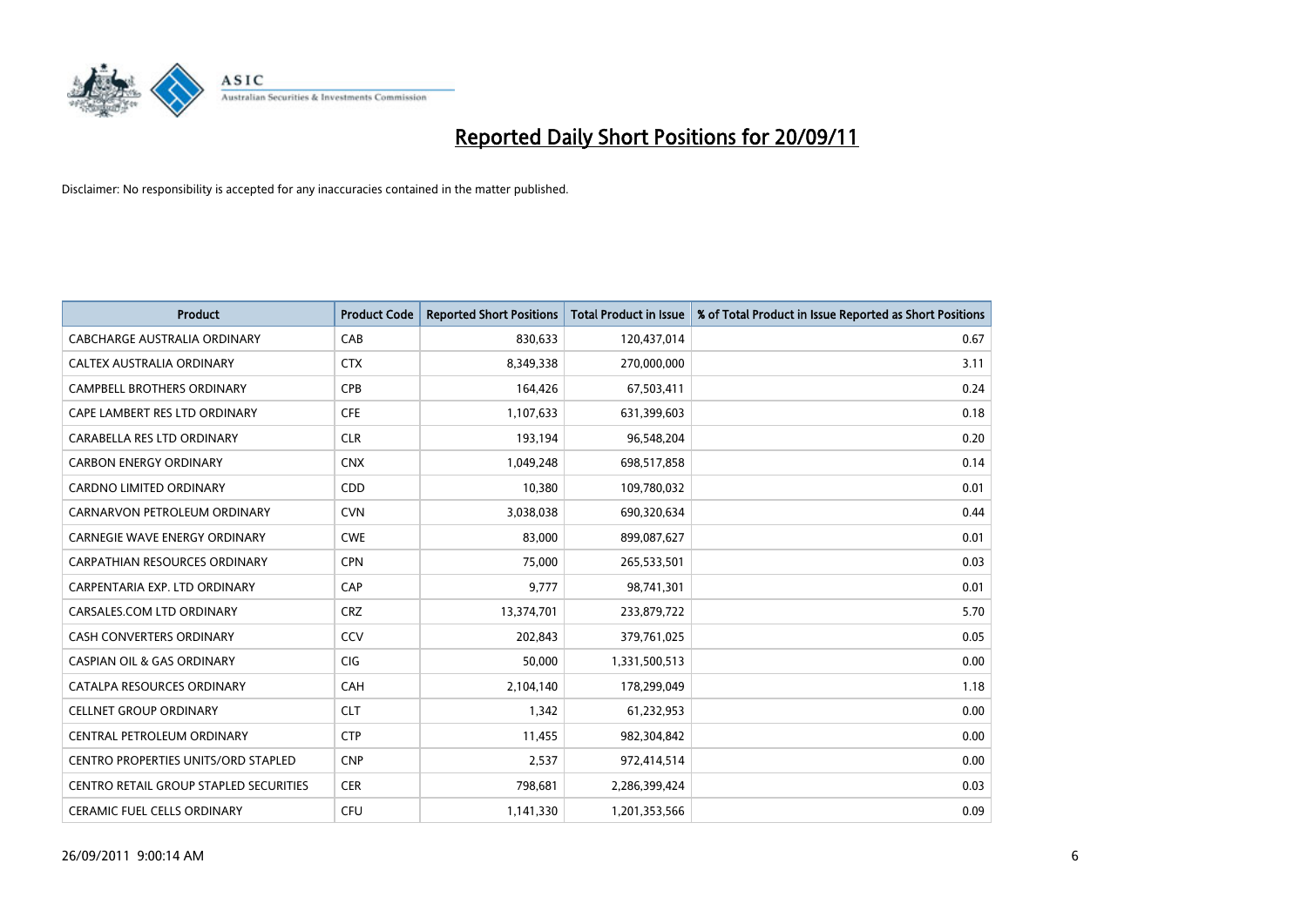

| <b>Product</b>                           | <b>Product Code</b> | <b>Reported Short Positions</b> | <b>Total Product in Issue</b> | % of Total Product in Issue Reported as Short Positions |
|------------------------------------------|---------------------|---------------------------------|-------------------------------|---------------------------------------------------------|
| <b>CERRO RESOURCES NL ORDINARY</b>       | <b>CIO</b>          | 8,972                           | 748,268,606                   | 0.00                                                    |
| CFS RETAIL PROPERTY UNITS                | <b>CFX</b>          | 58,312,377                      | 2,839,591,911                 | 2.04                                                    |
| <b>CGA MINING LIMITED ORDINARY</b>       | <b>CGX</b>          | 32,018                          | 333,475,726                   | 0.01                                                    |
| CHALLENGER DIV.PRO. STAPLED UNITS        | <b>CDI</b>          | 112,464                         | 898,159,765                   | 0.01                                                    |
| <b>CHALLENGER INFRAST, STAPLED UNITS</b> | <b>CIF</b>          | 33,845                          | 316,223,785                   | 0.01                                                    |
| <b>CHALLENGER LIMITED ORDINARY</b>       | <b>CGF</b>          | 52,105,988                      | 493,707,490                   | 10.53                                                   |
| <b>CHANDLER MACLEOD LTD ORDINARY</b>     | <b>CMG</b>          | 11,970                          | 466,466,720                   | 0.00                                                    |
| CHARTER HALL GROUP STAPLED US PROHIBIT.  | <b>CHC</b>          | 1,013,014                       | 308,040,283                   | 0.32                                                    |
| <b>CHARTER HALL OFFICE UNIT</b>          | COO                 | 5,461,629                       | 493,319,730                   | 1.10                                                    |
| <b>CHARTER HALL RETAIL UNITS</b>         | <b>COR</b>          | 735,932                         | 299,628,571                   | 0.23                                                    |
| CITIGOLD CORP LTD ORDINARY               | <b>CTO</b>          | 2,059,217                       | 1,105,078,301                 | 0.18                                                    |
| CLINUVEL PHARMACEUT, ORDINARY            | <b>CUV</b>          | 4,127                           | 30,381,706                    | 0.01                                                    |
| <b>CLOUGH LIMITED ORDINARY</b>           | <b>CLO</b>          | 95,526                          | 769,801,269                   | 0.02                                                    |
| <b>CO2 GROUP LIMITED ORDINARY</b>        | COZ                 | 489,500                         | 280,309,888                   | 0.17                                                    |
| <b>COAL &amp; ALLIED ORDINARY</b>        | <b>CNA</b>          | 5,853                           | 86,584,735                    | 0.00                                                    |
| COAL OF AFRICA LTD ORDINARY              | <b>CZA</b>          | 552,788                         | 531,639,661                   | 0.10                                                    |
| COALSPUR MINES LTD ORDINARY              | <b>CPL</b>          | 1,153,604                       | 579,768,744                   | 0.20                                                    |
| COBAR CONSOLIDATED ORDINARY              | CCU                 | 48,661                          | 175,313,488                   | 0.03                                                    |
| COCA-COLA AMATIL ORDINARY                | <b>CCL</b>          | 5,610,572                       | 758,281,096                   | 0.74                                                    |
| COCHLEAR LIMITED ORDINARY                | <b>COH</b>          | 1,940,755                       | 56,877,410                    | 3.40                                                    |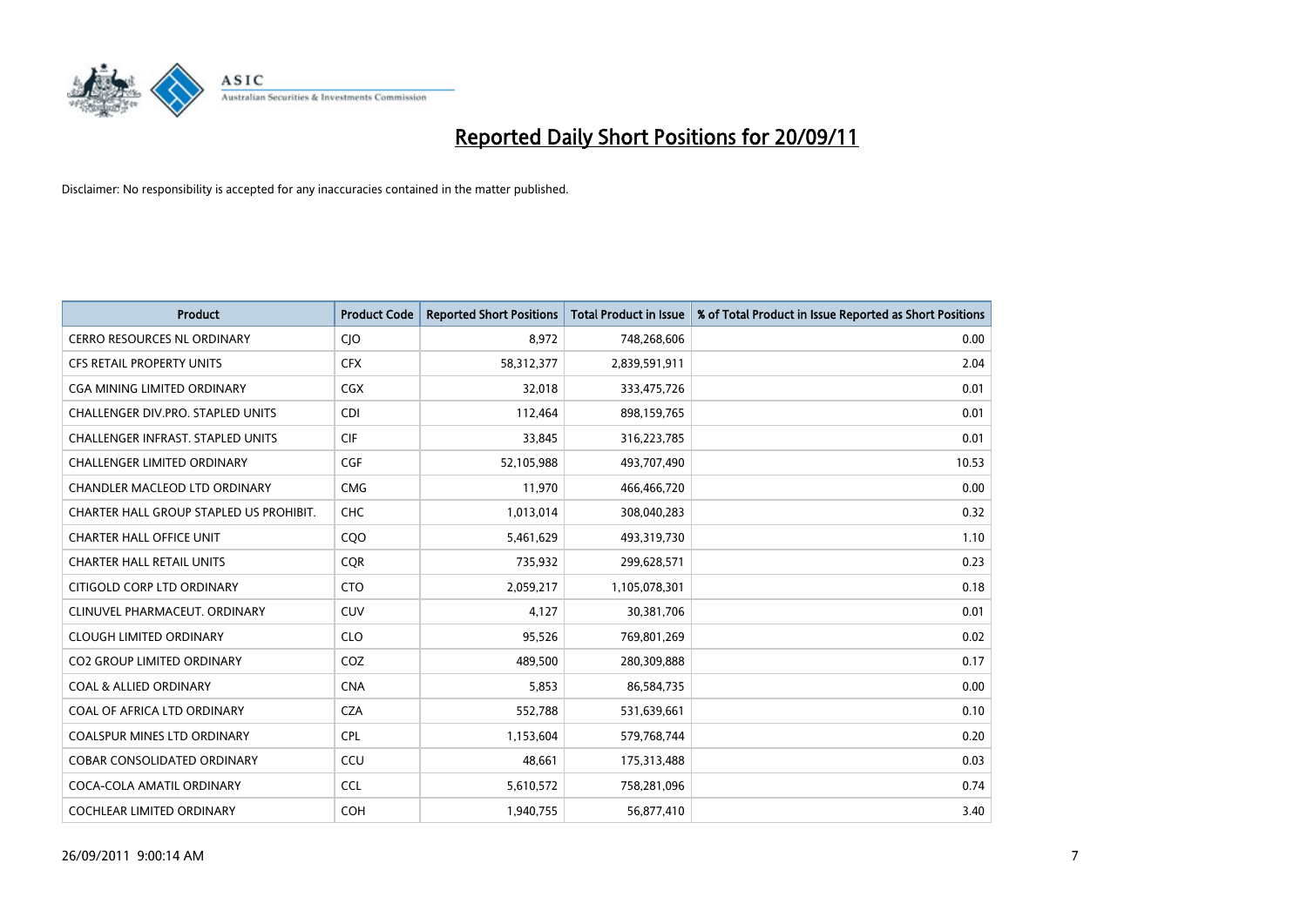

| <b>Product</b>                          | <b>Product Code</b> | <b>Reported Short Positions</b> | <b>Total Product in Issue</b> | % of Total Product in Issue Reported as Short Positions |
|-----------------------------------------|---------------------|---------------------------------|-------------------------------|---------------------------------------------------------|
| <b>COCKATOO COAL ORDINARY</b>           | <b>COK</b>          | 6,353,500                       | 1,016,196,908                 | 0.61                                                    |
| CODAN LIMITED ORDINARY                  | <b>CDA</b>          | 800                             | 164,145,980                   | 0.00                                                    |
| <b>COFFEY INTERNATIONAL ORDINARY</b>    | <b>COF</b>          | 187,858                         | 134,066,081                   | 0.14                                                    |
| <b>COKAL LTD ORDINARY</b>               | <b>CKA</b>          | 794,794                         | 130,100,735                   | 0.61                                                    |
| COMMONWEALTH BANK, ORDINARY             | <b>CBA</b>          | 32,806,299                      | 1,558,713,344                 | 2.07                                                    |
| <b>COMMONWEALTH PROP ORDINARY UNITS</b> | <b>CPA</b>          | 36,397,990                      | 2,458,123,552                 | 1.49                                                    |
| <b>COMPASS RESOURCES ORDINARY</b>       | <b>CMR</b>          | 160,952                         | 147,402,920                   | 0.11                                                    |
| COMPUTERSHARE LTD ORDINARY              | <b>CPU</b>          | 5,441,088                       | 555,664,059                   | 0.96                                                    |
| <b>CONNECTEAST GROUP STAPLED</b>        | <b>CEU</b>          | 2,556,267                       | 3,940,145,951                 | 0.07                                                    |
| CONQUEST MINING ORDINARY                | COT                 | 491,267                         | 583,241,478                   | 0.07                                                    |
| CONSOLIDATED MEDIA. ORDINARY            | <b>CMI</b>          | 2,155,736                       | 561,834,996                   | 0.39                                                    |
| <b>CONTANGO MICROCAP ORDINARY</b>       | <b>CTN</b>          | 7,500                           | 146,423,793                   | 0.01                                                    |
| COOPER ENERGY LTD ORDINARY              | <b>COE</b>          | 89,539                          | 292,576,001                   | 0.03                                                    |
| <b>COPPER STRIKE LTD ORDINARY</b>       | <b>CSE</b>          | 714                             | 129,455,571                   | 0.00                                                    |
| <b>CORDLIFE LIMITED ORDINARY</b>        | CBB                 |                                 | 150,887,354                   | 0.00                                                    |
| COUNT FINANCIAL ORDINARY                | COU                 | 430,282                         | 262,282,684                   | 0.16                                                    |
| <b>CREDIT CORP GROUP ORDINARY</b>       | <b>CCP</b>          | 2,100                           | 45,210,752                    | 0.00                                                    |
| <b>CROMWELL PROP STAPLED SECURITIES</b> | <b>CMW</b>          | 107,003                         | 966,845,859                   | 0.01                                                    |
| <b>CROWN LIMITED ORDINARY</b>           | <b>CWN</b>          | 1,481,472                       | 755,251,983                   | 0.16                                                    |
| <b>CSG LIMITED ORDINARY</b>             | CSV                 | 939,450                         | 282,567,499                   | 0.34                                                    |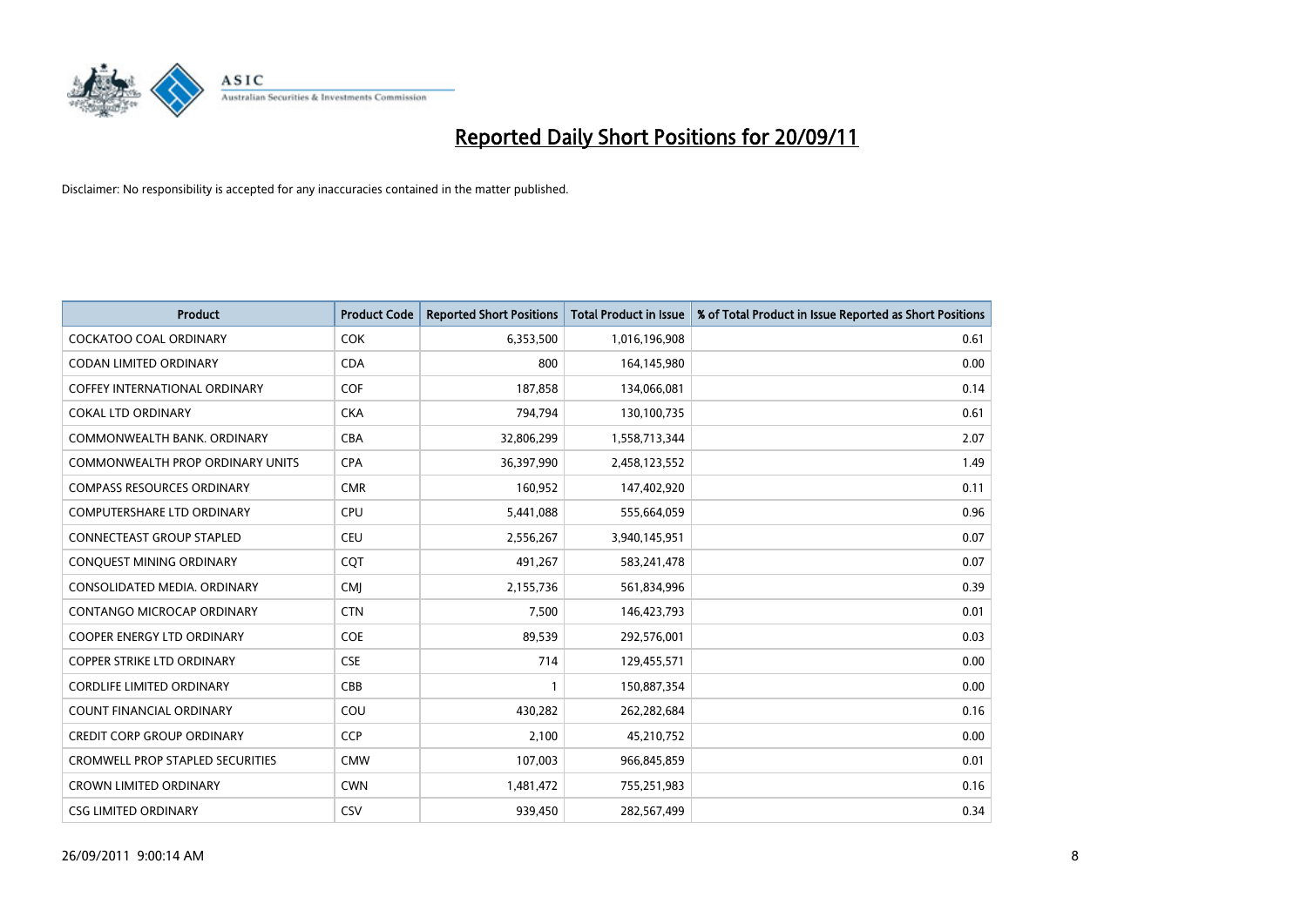

| <b>Product</b>                       | <b>Product Code</b> | <b>Reported Short Positions</b> | <b>Total Product in Issue</b> | % of Total Product in Issue Reported as Short Positions |
|--------------------------------------|---------------------|---------------------------------|-------------------------------|---------------------------------------------------------|
| <b>CSL LIMITED ORDINARY</b>          | <b>CSL</b>          | 7,305,125                       | 528,117,306                   | 1.35                                                    |
| <b>CSR LIMITED ORDINARY</b>          | <b>CSR</b>          | 24,256,892                      | 506,000,315                   | 4.78                                                    |
| <b>CUDECO LIMITED ORDINARY</b>       | <b>CDU</b>          | 1,679,405                       | 138,649,865                   | 1.21                                                    |
| <b>CUE ENERGY RESOURCE ORDINARY</b>  | <b>CUE</b>          | 91,887                          | 695,153,053                   | 0.01                                                    |
| DART ENERGY LTD ORDINARY             | <b>DTE</b>          | 5,969,881                       | 720,875,002                   | 0.82                                                    |
| DAVID JONES LIMITED ORDINARY         | <b>DJS</b>          | 53,547,869                      | 520,751,395                   | 10.27                                                   |
| <b>DECMIL GROUP LIMITED ORDINARY</b> | <b>DCG</b>          | 281.278                         | 124,269,568                   | 0.23                                                    |
| DEEP YELLOW LIMITED ORDINARY         | <b>DYL</b>          | 15,876                          | 1,128,506,403                 | 0.00                                                    |
| DEVINE LIMITED ORDINARY              | <b>DVN</b>          | 1,000                           | 634,918,223                   | 0.00                                                    |
| DEXUS PROPERTY GROUP STAPLED UNITS   | <b>DXS</b>          | 5,123,842                       | 4,839,024,176                 | 0.09                                                    |
| DISCOVERY METALS LTD ORDINARY        | <b>DML</b>          | 8,020,649                       | 439,128,231                   | 1.81                                                    |
| DOMINO PIZZA ENTERPR ORDINARY        | <b>DMP</b>          | 233,776                         | 69,024,674                    | 0.34                                                    |
| DOWNER EDI LIMITED ORDINARY          | <b>DOW</b>          | 7,303,785                       | 429,100,296                   | 1.70                                                    |
| DRILLSEARCH ENERGY ORDINARY          | <b>DLS</b>          | 12,514                          | 305,176,742                   | 0.00                                                    |
| DUET GROUP STAPLED US PROHIBIT.      | <b>DUE</b>          | 6,208,688                       | 1,091,628,341                 | 0.56                                                    |
| DULUXGROUP LIMITED ORDINARY          | <b>DLX</b>          | 11,642,257                      | 367,456,259                   | 3.16                                                    |
| <b>EASTERN STAR GAS ORDINARY</b>     | ESG                 | 30,778,743                      | 992,317,041                   | 3.08                                                    |
| ECHO ENTERTAINMENT ORDINARY          | <b>EGP</b>          | 1,367,335                       | 688,019,737                   | 0.19                                                    |
| <b>ELDERS LIMITED ORDINARY</b>       | <b>ELD</b>          | 19,212,503                      | 448,598,480                   | 4.28                                                    |
| ELDORADO GOLD CORP CDI 1:1           | EAU                 | 38,923                          | 11,658,431                    | 0.33                                                    |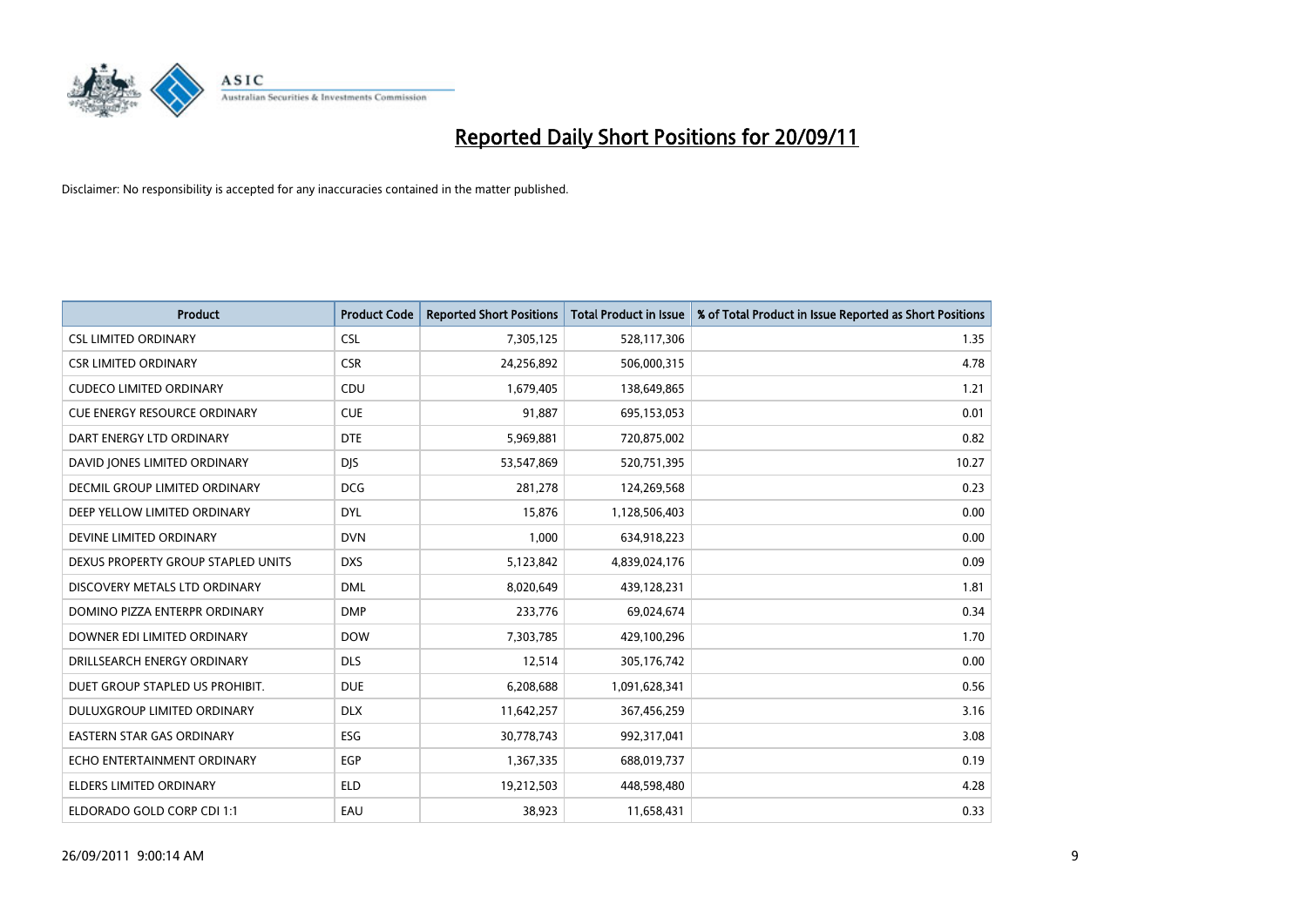

| <b>Product</b>                        | <b>Product Code</b> | <b>Reported Short Positions</b> | <b>Total Product in Issue</b> | % of Total Product in Issue Reported as Short Positions |
|---------------------------------------|---------------------|---------------------------------|-------------------------------|---------------------------------------------------------|
| ELEMENTAL MINERALS ORDINARY           | <b>ELM</b>          | 554,739                         | 222,281,109                   | 0.25                                                    |
| ELEMENTOS LIMITED ORDINARY            | <b>ELT</b>          | 16                              | 77,068,979                    | 0.00                                                    |
| ELIXIR PETROLEUM LTD ORDINARY         | <b>EXR</b>          | 324,400                         | 188,988,472                   | 0.17                                                    |
| <b>EMECO HOLDINGS ORDINARY</b>        | <b>EHL</b>          | 1,113,382                       | 631,237,586                   | 0.17                                                    |
| <b>ENERGY RESOURCES ORDINARY 'A'</b>  | <b>ERA</b>          | 5,240,851                       | 190,737,934                   | 2.76                                                    |
| <b>ENERGY WORLD CORPOR, ORDINARY</b>  | <b>EWC</b>          | 23,369,046                      | 1,734,166,672                 | 1.36                                                    |
| ENTEK ENERGY LTD ORDINARY             | <b>ETE</b>          | 489,903                         | 510,657,387                   | 0.10                                                    |
| ENTELLECT LIMITED ORDINARY            | <b>ESN</b>          | 464,050                         | 985,337,932                   | 0.05                                                    |
| <b>ENVESTRA LIMITED ORDINARY</b>      | <b>ENV</b>          | 1,627,883                       | 1,468,560,201                 | 0.10                                                    |
| <b>EXTRACT RESOURCES ORDINARY</b>     | <b>EXT</b>          | 456,736                         | 251,159,163                   | 0.15                                                    |
| FAIRFAX MEDIA LTD ORDINARY            | <b>FXJ</b>          | 302,712,287                     | 2,351,955,725                 | 12.86                                                   |
| <b>FANTASTIC HOLDINGS ORDINARY</b>    | <b>FAN</b>          | 1,220                           | 102,739,538                   | 0.00                                                    |
| <b>FAR LTD ORDINARY</b>               | <b>FAR</b>          | 21,000,000                      | 1,245,401,164                 | 1.69                                                    |
| <b>FERRAUS LIMITED ORDINARY</b>       | <b>FRS</b>          | 310                             | 408,884,504                   | 0.00                                                    |
| FISHER & PAYKEL APP. ORDINARY         | <b>FPA</b>          | 80,298                          | 724,235,162                   | 0.01                                                    |
| FKP PROPERTY GROUP STAPLED SECURITIES | <b>FKP</b>          | 27,539,120                      | 1,185,077,223                 | 2.32                                                    |
| FLEETWOOD CORP ORDINARY               | <b>FWD</b>          | 383,592                         | 58,122,158                    | 0.66                                                    |
| FLETCHER BUILDING ORDINARY            | <b>FBU</b>          | 8,656,417                       | 678,573,570                   | 1.27                                                    |
| FLEXIGROUP LIMITED ORDINARY           | <b>FXL</b>          | 67,649                          | 276,292,173                   | 0.02                                                    |
| <b>FLIGHT CENTRE ORDINARY</b>         | <b>FLT</b>          | 4,869,737                       | 99,967,920                    | 4.86                                                    |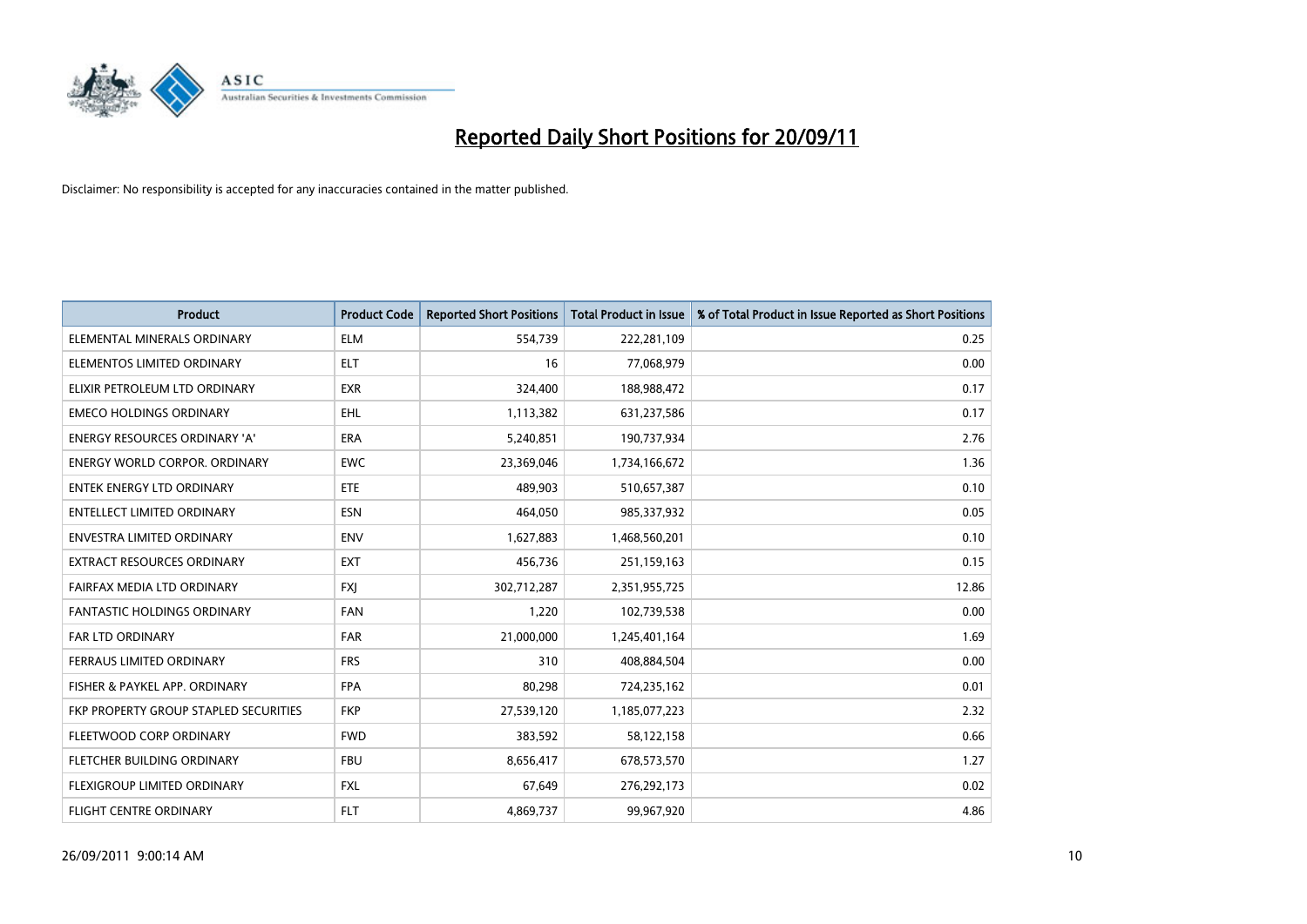

| <b>Product</b>                            | <b>Product Code</b> | <b>Reported Short Positions</b> | <b>Total Product in Issue</b> | % of Total Product in Issue Reported as Short Positions |
|-------------------------------------------|---------------------|---------------------------------|-------------------------------|---------------------------------------------------------|
| FLINDERS MINES LTD ORDINARY               | <b>FMS</b>          | 21,565,672                      | 1,820,839,571                 | 1.17                                                    |
| <b>FOCUS MINERALS LTD ORDINARY</b>        | <b>FML</b>          | 8,695,293                       | 4,263,534,602                 | 0.21                                                    |
| <b>FORGE GROUP LIMITED ORDINARY</b>       | FGE                 | 133,237                         | 83,429,014                    | 0.15                                                    |
| FORTE ENERGY NL ORDINARY                  | <b>FTE</b>          | 2,667,039                       | 695,589,311                   | 0.38                                                    |
| <b>FORTESCUE METALS GRP ORDINARY</b>      | <b>FMG</b>          | 70,125,963                      | 3,113,648,659                 | 2.23                                                    |
| <b>FOSTER'S GROUP ORDINARY</b>            | FGL                 | 10,491,454                      | 1,940,894,542                 | 0.52                                                    |
| FTD CORPORATION ORDINARY                  | <b>FTD</b>          | 8.088                           | 36,474,593                    | 0.02                                                    |
| <b>FUNTASTIC LIMITED ORDINARY</b>         | <b>FUN</b>          | 322,528                         | 340,997,682                   | 0.09                                                    |
| <b>G.U.D. HOLDINGS ORDINARY</b>           | <b>GUD</b>          | 466,547                         | 70,107,387                    | 0.67                                                    |
| <b>GALAXY RESOURCES ORDINARY</b>          | GXY                 | 2,382,703                       | 323,327,000                   | 0.74                                                    |
| <b>GEODYNAMICS LIMITED ORDINARY</b>       | GDY                 | 127,382                         | 337,084,174                   | 0.04                                                    |
| <b>GINDALBIE METALS LTD ORDINARY</b>      | <b>GBG</b>          | 27,862,001                      | 1,135,565,349                 | 2.45                                                    |
| <b>GLOBAL MINING ORDINARY</b>             | <b>GMI</b>          | 8,951                           | 184,894,556                   | 0.00                                                    |
| <b>GLOUCESTER COAL ORDINARY</b>           | GCL                 | 1,392,925                       | 202,905,967                   | 0.67                                                    |
| <b>GME RESOURCES LTD ORDINARY</b>         | GME                 | 800                             | 322,635,902                   | 0.00                                                    |
| <b>GOLD ONE INT LTD ORDINARY</b>          | GDO                 | 794.064                         | 809,003,092                   | 0.10                                                    |
| <b>GOLDEN WEST RESOURCE ORDINARY</b>      | <b>GWR</b>          | 1,617                           | 192,082,567                   | 0.00                                                    |
| <b>GOODMAN FIELDER, ORDINARY</b>          | <b>GFF</b>          | 47,304,662                      | 1,380,386,438                 | 3.41                                                    |
| <b>GOODMAN GROUP STAPLED US PROHIBIT.</b> | <b>GMG</b>          | 34,456,383                      | 7,394,607,411                 | 0.45                                                    |
| <b>GPT GROUP STAPLED SEC.</b>             | GPT                 | 17,412,528                      | 1,838,622,151                 | 0.95                                                    |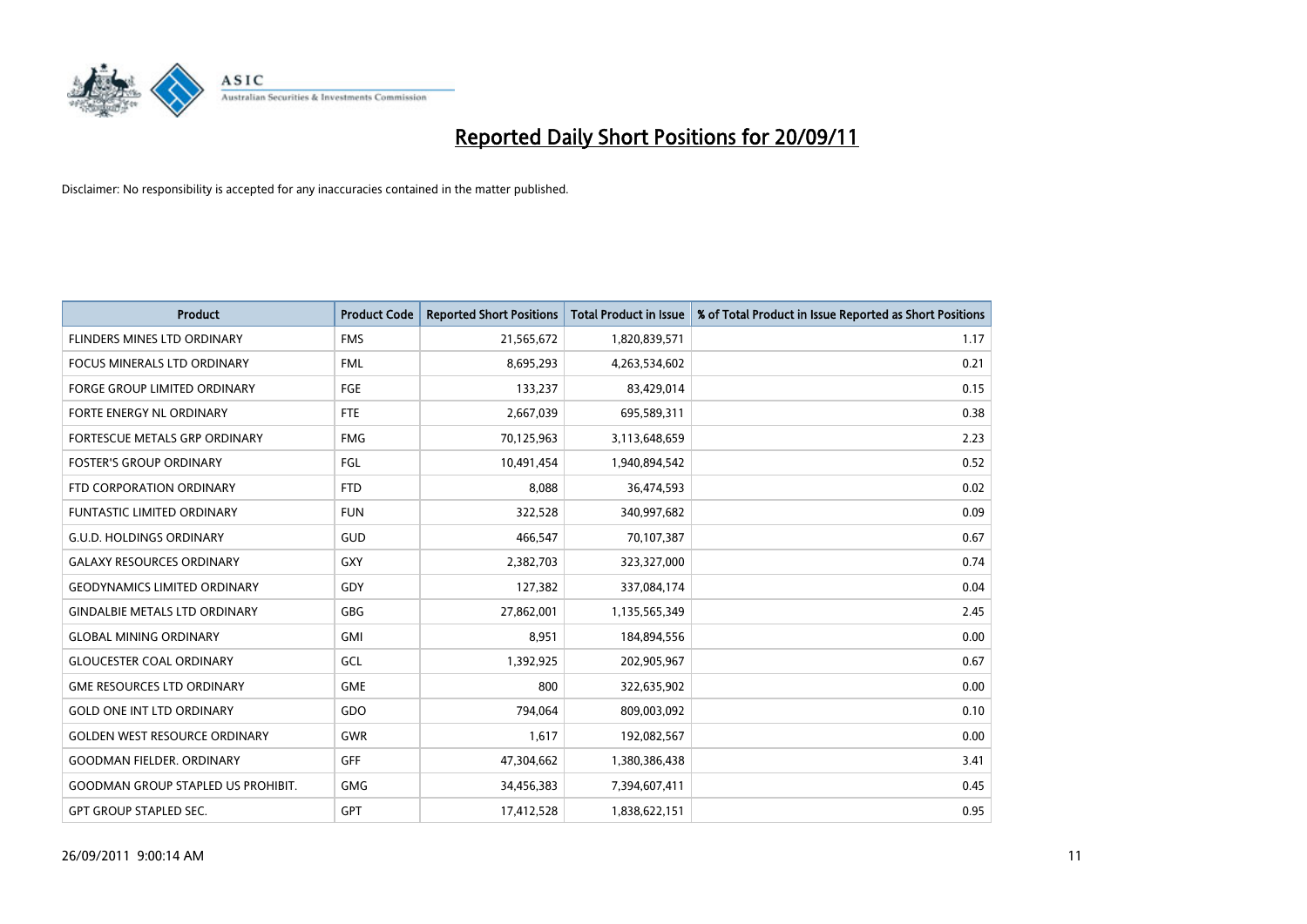

| <b>Product</b>                            | <b>Product Code</b> | <b>Reported Short Positions</b> | <b>Total Product in Issue</b> | % of Total Product in Issue Reported as Short Positions |
|-------------------------------------------|---------------------|---------------------------------|-------------------------------|---------------------------------------------------------|
| <b>GRAINCORP LIMITED A CLASS ORDINARY</b> | <b>GNC</b>          | 1,130,921                       | 198,318,900                   | 0.56                                                    |
| <b>GRANGE RESOURCES. ORDINARY</b>         | <b>GRR</b>          | 492,798                         | 1,153,937,134                 | 0.04                                                    |
| <b>GREENCAP LIMITED ORDINARY</b>          | GCG                 |                                 | 262,515,385                   | 0.00                                                    |
| <b>GREENLAND MIN EN LTD ORDINARY</b>      | GGG                 | 2,156,972                       | 410,407,582                   | 0.52                                                    |
| <b>GRYPHON MINERALS LTD ORDINARY</b>      | GRY                 | 2,015,259                       | 299,922,058                   | 0.65                                                    |
| <b>GUILDFORD COAL LTD ORDINARY</b>        | <b>GUF</b>          | 2,559,091                       | 219,654,168                   | 1.17                                                    |
| <b>GUINNESS PEAT GROUP. CDI 1:1</b>       | <b>GPG</b>          | 54                              | 263,854,286                   | 0.00                                                    |
| <b>GUNNS LIMITED ORDINARY</b>             | <b>GNS</b>          | 68,424,252                      | 848,401,559                   | 8.04                                                    |
| <b>GWA GROUP LTD ORDINARY</b>             | <b>GWA</b>          | 8,446,719                       | 301,525,014                   | 2.79                                                    |
| <b>HARVEY NORMAN ORDINARY</b>             | <b>HVN</b>          | 58,771,753                      | 1,062,316,784                 | 5.53                                                    |
| HASTIE GROUP LIMITED ORDINARY             | <b>HST</b>          | 3,353,177                       | 1,369,040,011                 | 0.24                                                    |
| HASTINGS DIVERSIFIED STAPLED SECURITY     | <b>HDF</b>          | 3,359,176                       | 530,001,072                   | 0.62                                                    |
| HEARTWARE INT INC CDI 35:1                | <b>HIN</b>          | 272,008                         | 48,598,550                    | 0.56                                                    |
| <b>HENDERSON GROUP CDI 1:1</b>            | <b>HGG</b>          | 11,614,369                      | 634,945,708                   | 1.82                                                    |
| HFA HOLDINGS LIMITED ORDINARY             | <b>HFA</b>          | 378,444                         | 117,332,831                   | 0.32                                                    |
| HIGHLANDS PACIFIC ORDINARY                | <b>HIG</b>          | 2,748,602                       | 686,082,148                   | 0.40                                                    |
| HILLGROVE RES LTD ORDINARY                | <b>HGO</b>          | 1,272,722                       | 793,698,575                   | 0.16                                                    |
| HILLS HOLDINGS LTD ORDINARY               | <b>HIL</b>          | 4,878,891                       | 249,139,016                   | 1.95                                                    |
| HORIZON OIL LIMITED ORDINARY              | <b>HZN</b>          | 14,289,622                      | 1,130,811,515                 | 1.26                                                    |
| HUNNU COAL LIMITED ORDINARY               | <b>HUN</b>          | 63,234                          | 216,565,002                   | 0.03                                                    |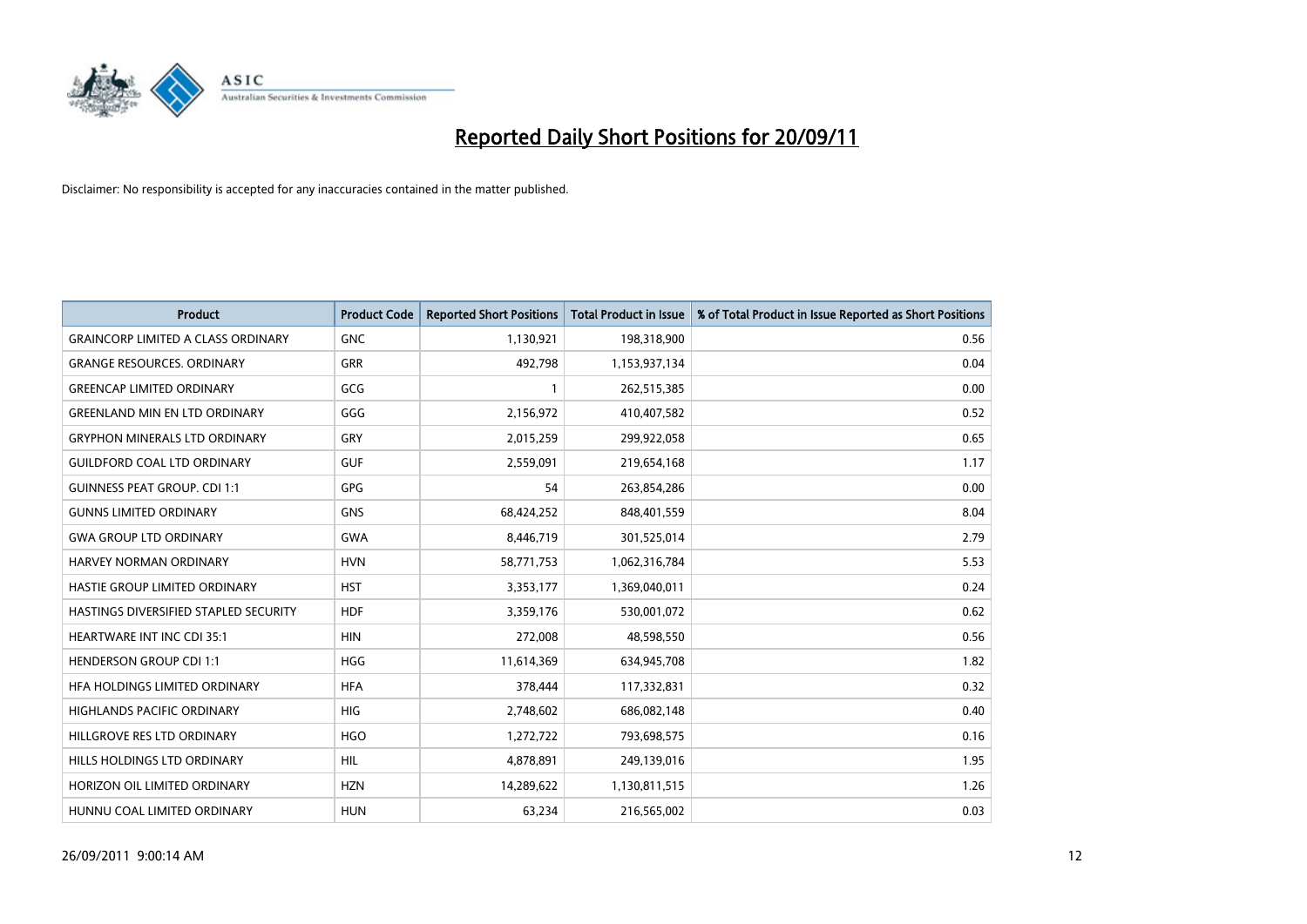

| <b>Product</b>                           | <b>Product Code</b> | <b>Reported Short Positions</b> | <b>Total Product in Issue</b> | % of Total Product in Issue Reported as Short Positions |
|------------------------------------------|---------------------|---------------------------------|-------------------------------|---------------------------------------------------------|
| <b>IINET LIMITED ORDINARY</b>            | <b>IIN</b>          | 1,309,394                       | 152,169,119                   | 0.86                                                    |
| ILUKA RESOURCES ORDINARY                 | ILU                 | 6,625,471                       | 418,700,517                   | 1.54                                                    |
| <b>IMDEX LIMITED ORDINARY</b>            | <b>IMD</b>          | 127,427                         | 203,405,935                   | 0.06                                                    |
| IMF (AUSTRALIA) LTD ORDINARY             | <b>IMF</b>          | 353,627                         | 123,828,193                   | 0.28                                                    |
| <b>IMX RESOURCES LTD ORDINARY</b>        | <b>IXR</b>          | 20,000                          | 262,612,803                   | 0.01                                                    |
| <b>INCITEC PIVOT ORDINARY</b>            | IPL                 | 1,866,884                       | 1,628,730,107                 | 0.10                                                    |
| <b>INDEPENDENCE GROUP ORDINARY</b>       | <b>IGO</b>          | 2,984,992                       | 202,907,135                   | 1.47                                                    |
| INDOPHIL RESOURCES ORDINARY              | <b>IRN</b>          | 2,355,605                       | 995,437,860                   | 0.24                                                    |
| INDUSTREA LIMITED ORDINARY               | IDL                 | 1,592,809                       | 364,733,566                   | 0.43                                                    |
| <b>INFIGEN ENERGY STAPLED SECURITIES</b> | <b>IFN</b>          | 7,247,798                       | 762,265,972                   | 0.96                                                    |
| ING RE COM GROUP STAPLED SECURITIES      | ILF.                | 9,075                           | 441,029,194                   | 0.00                                                    |
| <b>INSURANCE AUSTRALIA ORDINARY</b>      | IAG                 | 12,202,891                      | 2,079,034,021                 | 0.57                                                    |
| INT GOLDFIELDS LTD ORDINARY              | <b>IGS</b>          | 9,042,682                       | 571,520,386                   | 1.58                                                    |
| <b>INTEGRA MINING LTD, ORDINARY</b>      | <b>IGR</b>          | 5,312,167                       | 843,493,881                   | 0.61                                                    |
| <b>INTREPID MINES ORDINARY</b>           | <b>IAU</b>          | 1,394,230                       | 522,374,199                   | 0.26                                                    |
| INVESTA OFFICE FUND STAPLED SECURITIES   | IOF                 | 10,128,865                      | 2,729,071,212                 | 0.36                                                    |
| <b>INVOCARE LIMITED ORDINARY</b>         | IVC                 | 1,308,982                       | 107,912,897                   | 1.20                                                    |
| ION LIMITED ORDINARY                     | <b>ION</b>          | 164,453                         | 256,365,105                   | 0.06                                                    |
| <b>IOOF HOLDINGS LTD ORDINARY</b>        | IFL.                | 1,026,449                       | 229,794,395                   | 0.43                                                    |
| <b>IRESS MARKET TECH. ORDINARY</b>       | <b>IRE</b>          | 1,402,549                       | 127,036,010                   | 1.07                                                    |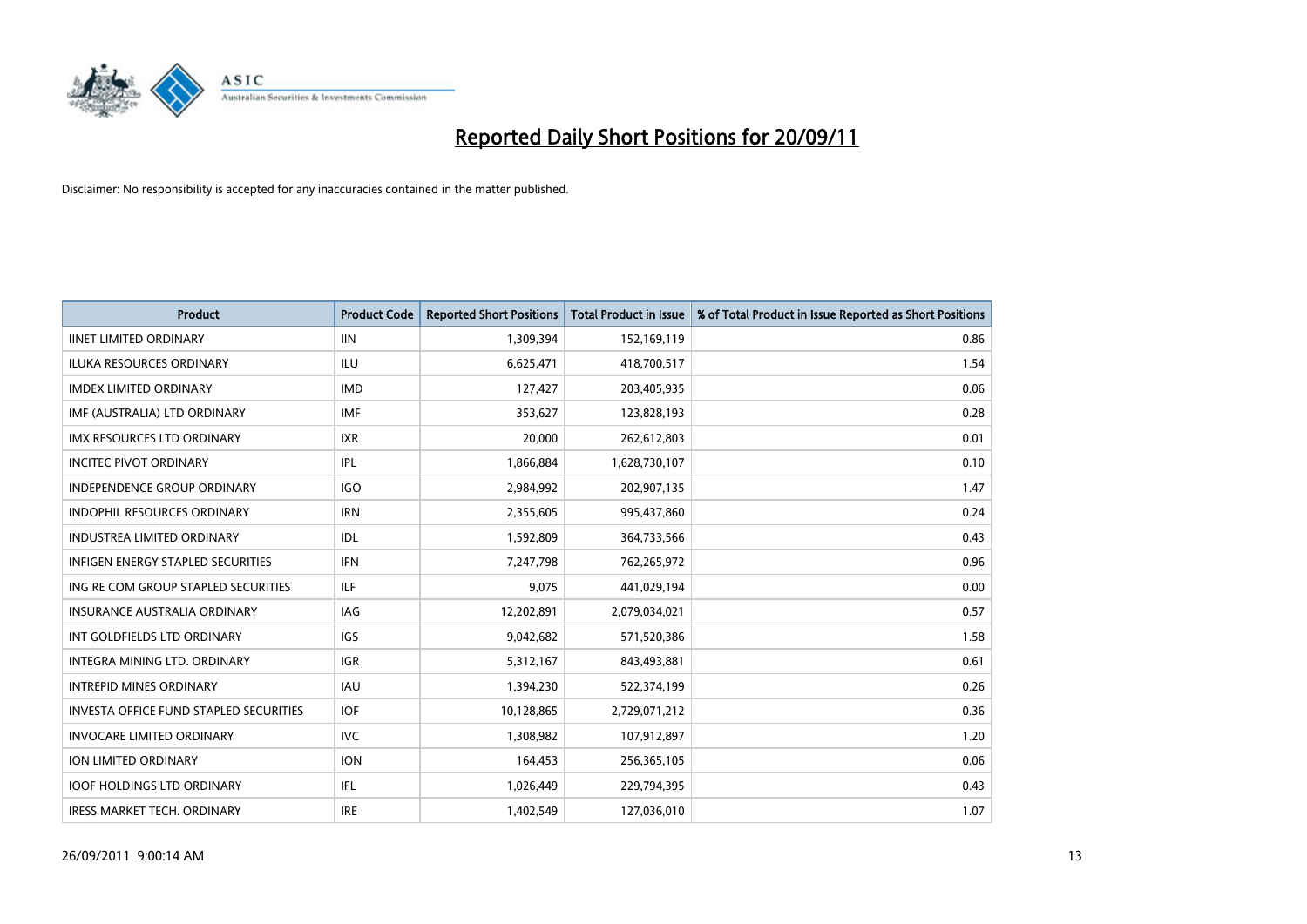

| <b>Product</b>                                  | <b>Product Code</b> | <b>Reported Short Positions</b> | <b>Total Product in Issue</b> | % of Total Product in Issue Reported as Short Positions |
|-------------------------------------------------|---------------------|---------------------------------|-------------------------------|---------------------------------------------------------|
| <b>IRON ORE HOLDINGS ORDINARY</b>               | <b>IOH</b>          | 20,025                          | 166,087,005                   | 0.01                                                    |
| ISHARES GLOBAL 100 CDI 1:1                      | 100                 | 38                              | 10,600,000                    | 0.00                                                    |
| ISHARES MSCI AUS 200 ISHARES MSCI AUS 200       | <b>IOZ</b>          | 73,930                          | 2,400,836                     | 3.08                                                    |
| ISHARES MSCI EM MKTS CDI 1:1                    | <b>IEM</b>          | 18,083                          | 425,700,000                   | 0.00                                                    |
| ISHARES S&P HIGH DIV ISHARES S&P HIGH DIV       | <b>IHD</b>          | 74,823                          | 2,300,931                     | 3.25                                                    |
| ISHARES SMALL ORDS ISHARES SMALL ORDS           | <b>ISO</b>          | 268,326                         | 3,901,916                     | 6.88                                                    |
| <b>IVANHOE AUSTRALIA ORDINARY</b>               | <b>IVA</b>          | 652,306                         | 420,189,553                   | 0.15                                                    |
| <b>JAMES HARDIE INDUST CHESS DEPOSITARY INT</b> | <b>IHX</b>          | 28,086,709                      | 437,311,611                   | 6.39                                                    |
| <b>JAMESON RESOURCES ORDINARY</b>               | <b>JAL</b>          | 1,600,000                       | 95,828,865                    | 1.67                                                    |
| <b>JB HI-FI LIMITED ORDINARY</b>                | <b>IBH</b>          | 19,851,461                      | 98,756,791                    | 20.09                                                   |
| <b>JUPITER MINES ORDINARY</b>                   | <b>IMS</b>          | 36,697                          | 1,561,235,037                 | 0.00                                                    |
| <b>KAGARA LTD ORDINARY</b>                      | <b>KZL</b>          | 12,361,420                      | 718,068,836                   | 1.70                                                    |
| KANGAROO RES LTD ORDINARY                       | <b>KRL</b>          | 580,000                         | 3,434,430,012                 | 0.02                                                    |
| KAROON GAS AUSTRALIA ORDINARY                   | <b>KAR</b>          | 3,260,194                       | 221,420,769                   | 1.46                                                    |
| KATHMANDU HOLD LTD ORDINARY                     | <b>KMD</b>          | 1,674,564                       | 200,000,000                   | 0.83                                                    |
| <b>KEYBRIDGE CAPITAL ORDINARY</b>               | <b>KBC</b>          | 7,999                           | 172,070,564                   | 0.00                                                    |
| KIMBERLEY METALS LTD ORDINARY                   | <b>KBL</b>          | 1,820                           | 164,752,978                   | 0.00                                                    |
| KINGSGATE CONSOLID. ORDINARY                    | <b>KCN</b>          | 2,672,846                       | 135,479,823                   | 1.98                                                    |
| KINGSROSE MINING LTD ORDINARY                   | <b>KRM</b>          | 665,838                         | 267,123,726                   | 0.25                                                    |
| LEIGHTON HOLDINGS ORDINARY                      | LEI                 | 9,867,994                       | 336,515,596                   | 2.92                                                    |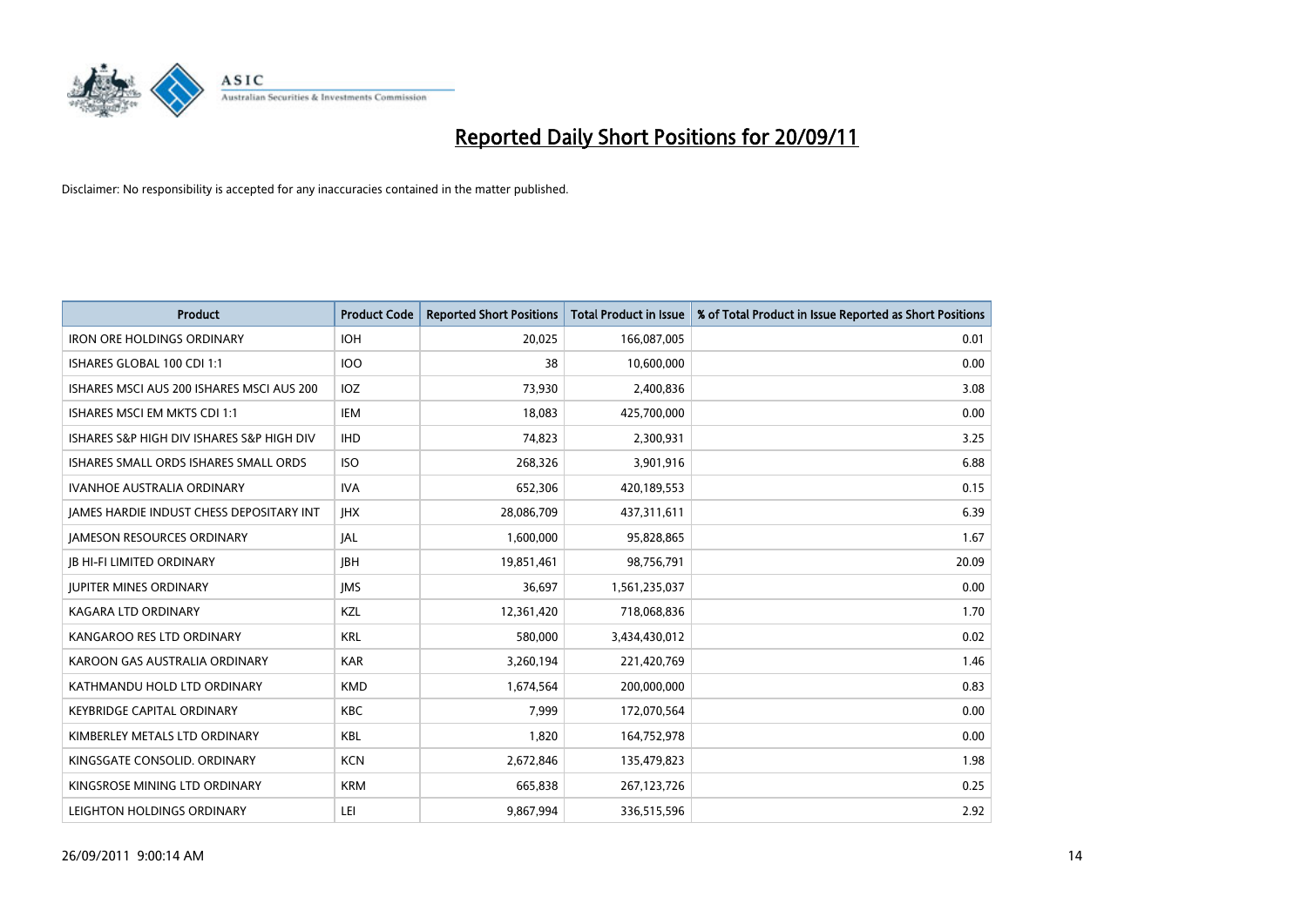

| <b>Product</b>                        | <b>Product Code</b> | <b>Reported Short Positions</b> | <b>Total Product in Issue</b> | % of Total Product in Issue Reported as Short Positions |
|---------------------------------------|---------------------|---------------------------------|-------------------------------|---------------------------------------------------------|
| LEND LEASE GROUP UNIT/ORD STAPLED     | <b>LLC</b>          | 3,662,905                       | 570,915,669                   | 0.64                                                    |
| LINC ENERGY LTD ORDINARY              | <b>LNC</b>          | 6,243,109                       | 503,418,900                   | 1.25                                                    |
| LIQUEFIED NATURAL ORDINARY            | <b>LNG</b>          | 370,140                         | 267,699,015                   | 0.14                                                    |
| <b>LYNAS CORPORATION ORDINARY</b>     | <b>LYC</b>          | 72,735,307                      | 1,713,846,913                 | 4.27                                                    |
| M2 TELECOMMUNICATION ORDINARY         | <b>MTU</b>          | 139,213                         | 123,731,285                   | 0.11                                                    |
| <b>MACA LIMITED ORDINARY</b>          | <b>MLD</b>          | 67,303                          | 150,000,000                   | 0.04                                                    |
| MACARTHUR COAL ORDINARY               | <b>MCC</b>          | 690,985                         | 302,092,343                   | 0.22                                                    |
| <b>MACMAHON HOLDINGS ORDINARY</b>     | <b>MAH</b>          | 5,876,157                       | 738,631,705                   | 0.80                                                    |
| MACO ATLAS ROADS GRP ORDINARY STAPLED | <b>MQA</b>          | 11,344,020                      | 464,279,594                   | 2.43                                                    |
| MACOUARIE GROUP LTD ORDINARY          | <b>MOG</b>          | 5,466,546                       | 348,285,032                   | 1.55                                                    |
| MAP GROUP STAPLED US PROHIBIT.        | <b>MAP</b>          | 6,162,062                       | 1,861,210,782                 | 0.32                                                    |
| MATRIX C & E LTD ORDINARY             | <b>MCE</b>          | 322,186                         | 77,081,507                    | 0.41                                                    |
| MCMILLAN SHAKESPEARE ORDINARY         | <b>MMS</b>          | 112,319                         | 68,276,977                    | 0.16                                                    |
| MCPHERSON'S LTD ORDINARY              | <b>MCP</b>          | 265,211                         | 72,401,758                    | 0.37                                                    |
| MEDUSA MINING LTD ORDINARY            | <b>MML</b>          | 1,362,852                       | 188,827,911                   | 0.71                                                    |
| MELBOURNE IT LIMITED ORDINARY         | <b>MLB</b>          | 136,142                         | 80,662,621                    | 0.17                                                    |
| MEO AUSTRALIA LTD ORDINARY            | <b>MEO</b>          | 1,095,124                       | 539,913,260                   | 0.21                                                    |
| MERMAID MARINE ORDINARY               | <b>MRM</b>          | 1,659,023                       | 216,056,075                   | 0.77                                                    |
| MESOBLAST LIMITED ORDINARY            | <b>MSB</b>          | 5,129,375                       | 280,425,258                   | 1.81                                                    |
| METALS X LIMITED ORDINARY             | <b>MLX</b>          | 326,940                         | 1,348,673,470                 | 0.03                                                    |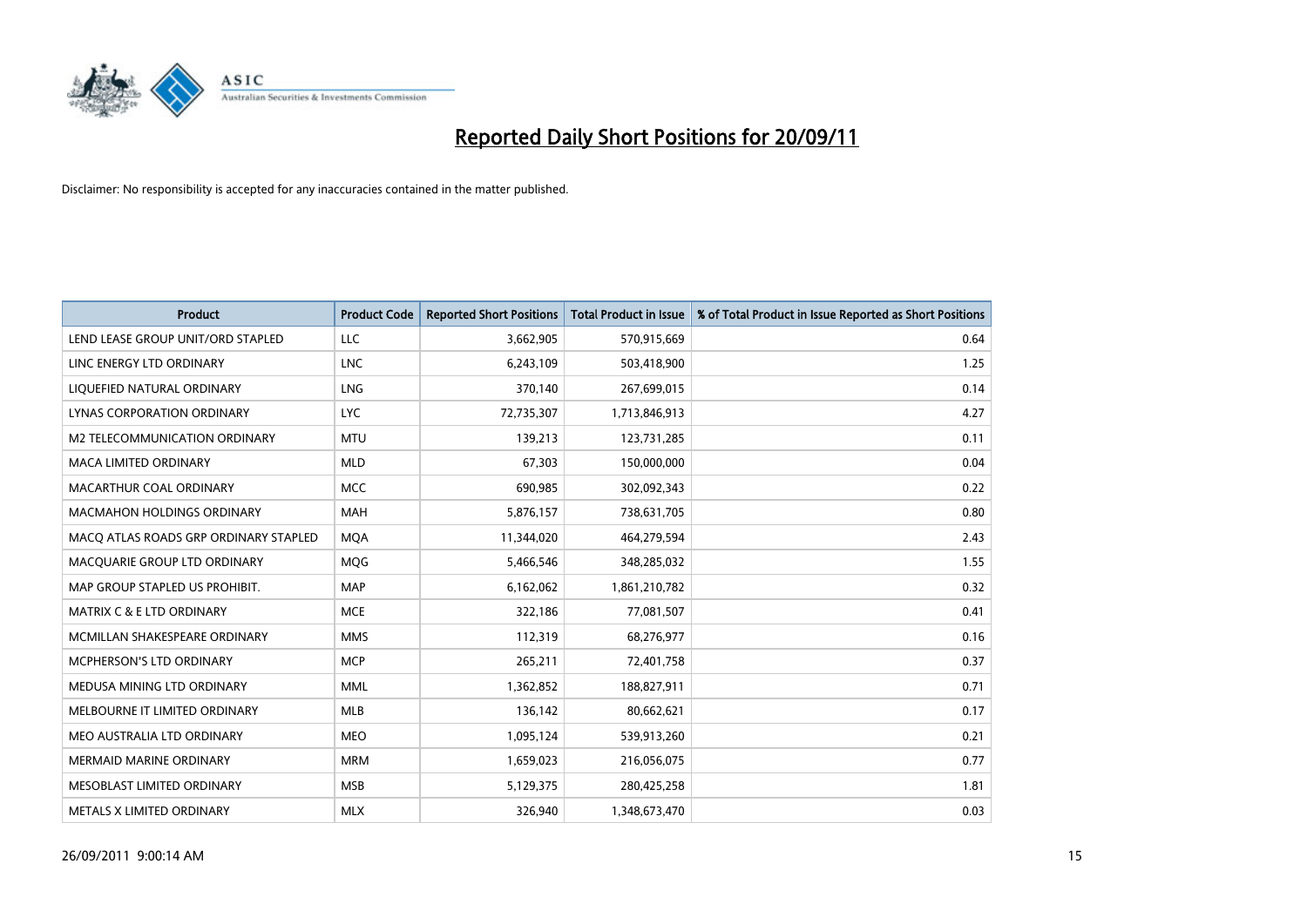

| <b>Product</b>                     | <b>Product Code</b> | <b>Reported Short Positions</b> | <b>Total Product in Issue</b> | % of Total Product in Issue Reported as Short Positions |
|------------------------------------|---------------------|---------------------------------|-------------------------------|---------------------------------------------------------|
| METCASH LIMITED ORDINARY           | <b>MTS</b>          | 33,897,906                      | 770,720,699                   | 4.40                                                    |
| METGASCO LIMITED ORDINARY          | <b>MEL</b>          | 413,483                         | 337,396,221                   | 0.12                                                    |
| METMINCO LIMITED ORDINARY          | <b>MNC</b>          | 1,722,169                       | 1,462,616,146                 | 0.13                                                    |
| METROCOAL LIMITED ORDINARY         | <b>MTE</b>          | 300,000                         | 101,973,663                   | 0.29                                                    |
| MHM METALS LIMITED ORDINARY        | <b>MHM</b>          | 199,758                         | 102,252,570                   | 0.20                                                    |
| MICLYN EXP OFFSHR ORDINARY         | <b>MIO</b>          | 331,338                         | 274,618,684                   | 0.12                                                    |
| MINARA RESOURCES ORDINARY          | <b>MRE</b>          | 10,221,952                      | 1,169,424,487                 | 0.88                                                    |
| MINCOR RESOURCES NL ORDINARY       | <b>MCR</b>          | 1,422,964                       | 197,740,804                   | 0.70                                                    |
| MINEMAKERS LIMITED ORDINARY        | <b>MAK</b>          | 44,227                          | 227,003,950                   | 0.02                                                    |
| MINERAL DEPOSITS ORDINARY          | <b>MDL</b>          | 362,561                         | 83,538,786                    | 0.42                                                    |
| MINERAL RESOURCES, ORDINARY        | <b>MIN</b>          | 1,035,565                       | 183,778,017                   | 0.58                                                    |
| MIRABELA NICKEL LTD ORDINARY       | <b>MBN</b>          | 16,583,610                      | 491,781,237                   | 3.37                                                    |
| MIRVAC GROUP STAPLED SECURITIES    | <b>MGR</b>          | 42,688,977                      | 3,416,924,188                 | 1.23                                                    |
| MOLOPO ENERGY LTD ORDINARY         | <b>MPO</b>          | 1,589,736                       | 245,579,810                   | 0.64                                                    |
| <b>MONADELPHOUS GROUP ORDINARY</b> | <b>MND</b>          | 824,498                         | 88,651,827                    | 0.91                                                    |
| MORTGAGE CHOICE LTD ORDINARY       | <b>MOC</b>          | 177,571                         | 119,948,255                   | 0.15                                                    |
| MOUNT GIBSON IRON ORDINARY         | <b>MGX</b>          | 11,964,524                      | 1,082,570,693                 | 1.09                                                    |
| MSF SUGAR LIMITED ORDINARY         | <b>MSF</b>          | 9,900                           | 69,165,378                    | 0.01                                                    |
| MULTIPLEX SITES SITES              | <b>MXUPA</b>        | 22                              | 4,500,000                     | 0.00                                                    |
| MURCHISON METALS LTD ORDINARY      | <b>MMX</b>          | 14,301,279                      | 437,354,555                   | 3.27                                                    |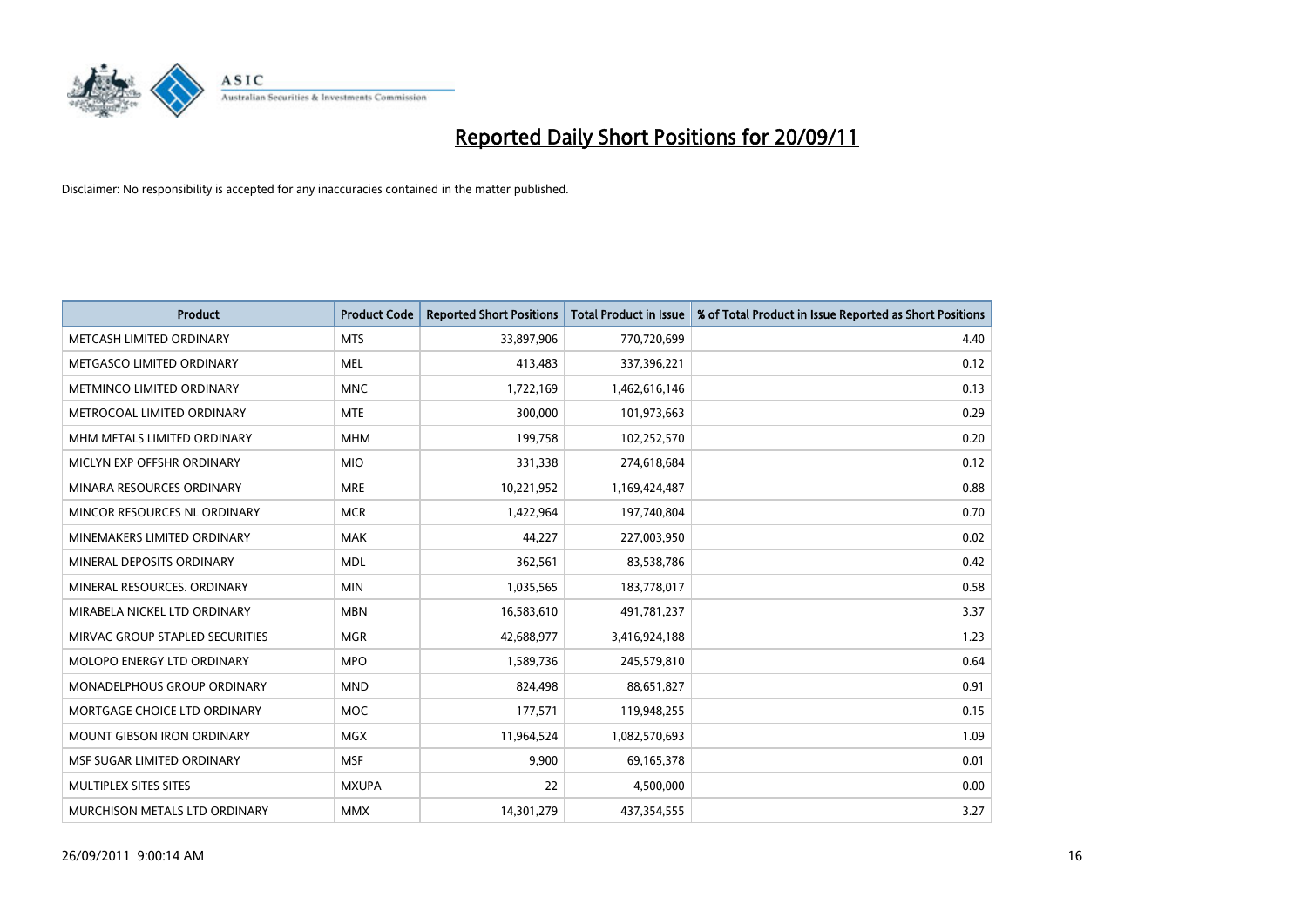

| <b>Product</b>                    | <b>Product Code</b> | <b>Reported Short Positions</b> | <b>Total Product in Issue</b> | % of Total Product in Issue Reported as Short Positions |
|-----------------------------------|---------------------|---------------------------------|-------------------------------|---------------------------------------------------------|
| <b>MYER HOLDINGS LTD ORDINARY</b> | <b>MYR</b>          | 54,442,544                      | 583,147,884                   | 9.33                                                    |
| MYSTATE LIMITED ORDINARY          | <b>MYS</b>          | 1,400                           | 67,463,454                    | 0.00                                                    |
| NATIONAL AUST. BANK ORDINARY      | <b>NAB</b>          | 21,079,427                      | 2,201,147,145                 | 0.91                                                    |
| NATURAL FUEL LIMITED ORDINARY     | <b>NFL</b>          | $\mathbf{1}$                    | 1,121,912                     | 0.00                                                    |
| NAVITAS LIMITED ORDINARY          | <b>NVT</b>          | 3,049,622                       | 375,230,115                   | 0.80                                                    |
| NEPTUNE MARINE ORDINARY           | <b>NMS</b>          | 182,253                         | 1,748,545,632                 | 0.01                                                    |
| NEW HOPE CORPORATION ORDINARY     | NHC                 | 205,474                         | 830,230,549                   | 0.02                                                    |
| NEWCREST MINING ORDINARY          | <b>NCM</b>          | 2,248,128                       | 765,000,000                   | 0.26                                                    |
| NEWS CORP A NON-VOTING CDI        | <b>NWSLV</b>        | 4,812,277                       | 1,817,267,053                 | 0.26                                                    |
| NEWS CORP B VOTING CDI            | <b>NWS</b>          | 5,126,643                       | 798,520,953                   | 0.63                                                    |
| NEXBIS LIMITED ORDINARY           | <b>NBS</b>          | 63,733                          | 798,356,704                   | 0.01                                                    |
| NEXTDC LIMITED ORDINARY           | <b>NXT</b>          | 22,857                          | 123,533,558                   | 0.02                                                    |
| NEXUS ENERGY LIMITED ORDINARY     | <b>NXS</b>          | 3,657,234                       | 1,326,697,820                 | 0.27                                                    |
| NIB HOLDINGS LIMITED ORDINARY     | <b>NHF</b>          | 104,911                         | 466,733,110                   | 0.02                                                    |
| NICK SCALI LIMITED ORDINARY       | <b>NCK</b>          | 40,846                          | 81,000,000                    | 0.05                                                    |
| NIDO PETROLEUM ORDINARY           | <b>NDO</b>          | 1,298,856                       | 1,389,163,151                 | 0.09                                                    |
| NOBLE MINERAL RES ORDINARY        | <b>NMG</b>          | 1,446,897                       | 460,308,567                   | 0.32                                                    |
| NORTHERN IRON LTD ORDINARY        | <b>NFE</b>          | 923,154                         | 336,084,863                   | 0.28                                                    |
| NRW HOLDINGS LIMITED ORDINARY     | <b>NWH</b>          | 626,298                         | 278,888,011                   | 0.21                                                    |
| NUCOAL RESOURCES NL ORDINARY      | <b>NCR</b>          | 186,539                         | 437,193,340                   | 0.05                                                    |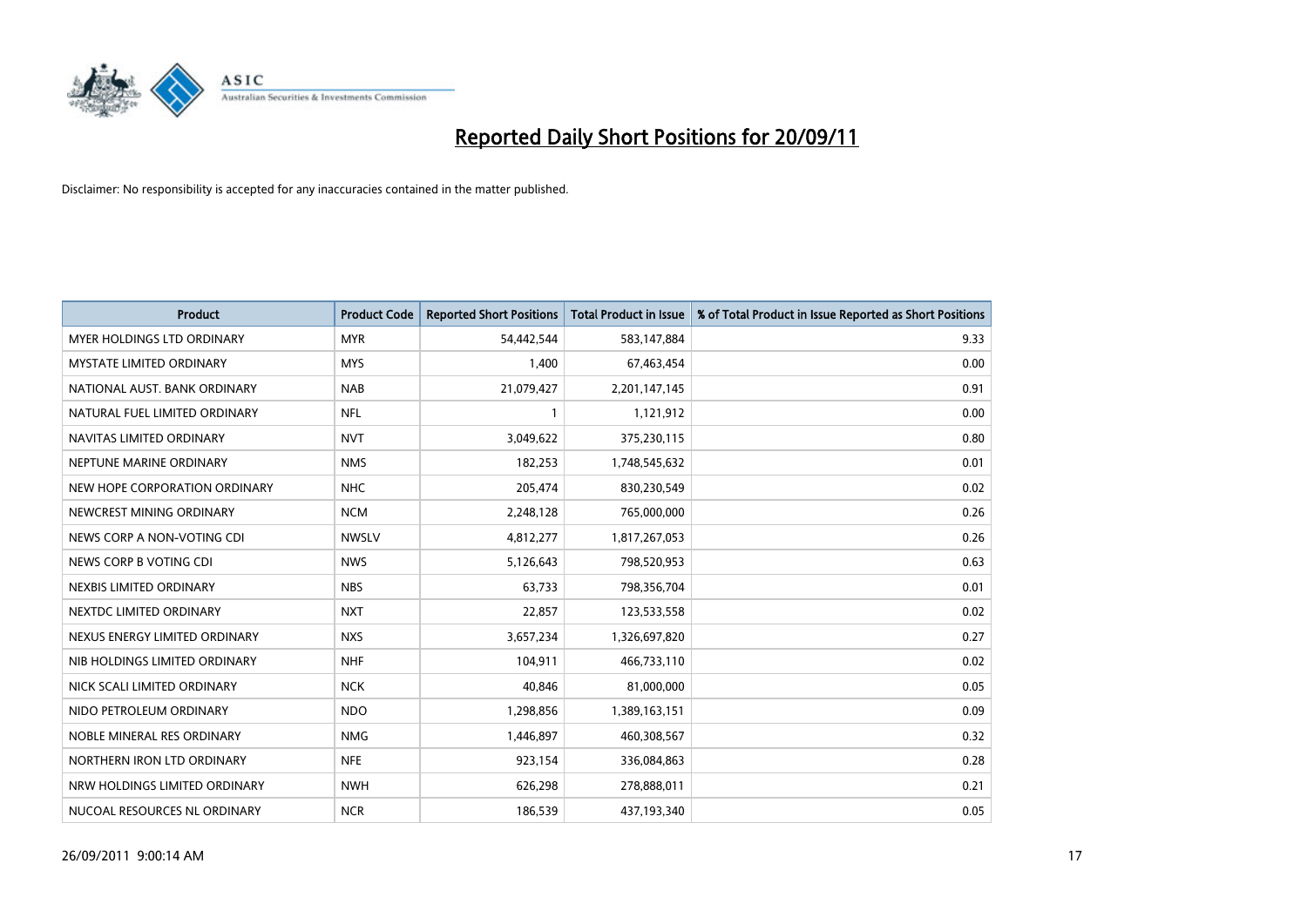

| <b>Product</b>                        | <b>Product Code</b> | <b>Reported Short Positions</b> | <b>Total Product in Issue</b> | % of Total Product in Issue Reported as Short Positions |
|---------------------------------------|---------------------|---------------------------------|-------------------------------|---------------------------------------------------------|
| NUFARM LIMITED ORDINARY               | <b>NUF</b>          | 4,649,782                       | 261,833,005                   | 1.77                                                    |
| OAKTON LIMITED ORDINARY               | <b>OKN</b>          | 639,170                         | 93,800,235                    | 0.68                                                    |
| OCEANAGOLD CORP. CHESS DEPOSITARY INT | <b>OGC</b>          | 1,249,986                       | 262,600,385                   | 0.46                                                    |
| OCEANIA CAPITAL LTD ORDINARY          | <b>OCP</b>          | 2,500                           | 91,921,295                    | 0.00                                                    |
| OIL SEARCH LTD ORDINARY               | <b>OSH</b>          | 10,441,281                      | 1,320,648,378                 | 0.77                                                    |
| OM HOLDINGS LIMITED ORDINARY          | OMH                 | 10,706,295                      | 504,105,150                   | 2.12                                                    |
| ONESTEEL LIMITED ORDINARY             | OST                 | 21,788,463                      | 1,338,106,652                 | 1.64                                                    |
| ORICA LIMITED ORDINARY                | ORI                 | 2,237,607                       | 363,966,570                   | 0.59                                                    |
| ORIGIN ENERGY ORDINARY                | <b>ORG</b>          | 10,817,228                      | 1,065,449,259                 | 1.01                                                    |
| OROCOBRE LIMITED ORDINARY             | <b>ORE</b>          | 97,712                          | 103,195,029                   | 0.09                                                    |
| OROTONGROUP LIMITED ORDINARY          | ORL                 | 175,386                         | 40,880,902                    | 0.42                                                    |
| OTTO ENERGY LIMITED ORDINARY          | OEL                 | 109,204                         | 1,138,290,071                 | 0.01                                                    |
| OZ MINERALS ORDINARY                  | OZL                 | 7,729,061                       | 323,877,514                   | 2.38                                                    |
| <b>PACIFIC BRANDS ORDINARY</b>        | <b>PBG</b>          | 9,103,072                       | 931,386,248                   | 0.99                                                    |
| PALADIN ENERGY LTD ORDINARY           | <b>PDN</b>          | 15,508,703                      | 778,525,732                   | 1.99                                                    |
| PANAUST LIMITED ORDINARY              | <b>PNA</b>          | 8,215,006                       | 593,867,443                   | 1.37                                                    |
| PANORAMIC RESOURCES ORDINARY          | PAN                 | 1,268,221                       | 207,050,710                   | 0.58                                                    |
| PAPERLINX LIMITED ORDINARY            | <b>PPX</b>          | 6,048,033                       | 609,280,761                   | 0.99                                                    |
| PAPILLON RES LTD ORDINARY             | <b>PIR</b>          | 707,331                         | 207,979,519                   | 0.34                                                    |
| PATTIES FOODS LTD ORDINARY            | PFL                 |                                 | 138,989,223                   | 0.00                                                    |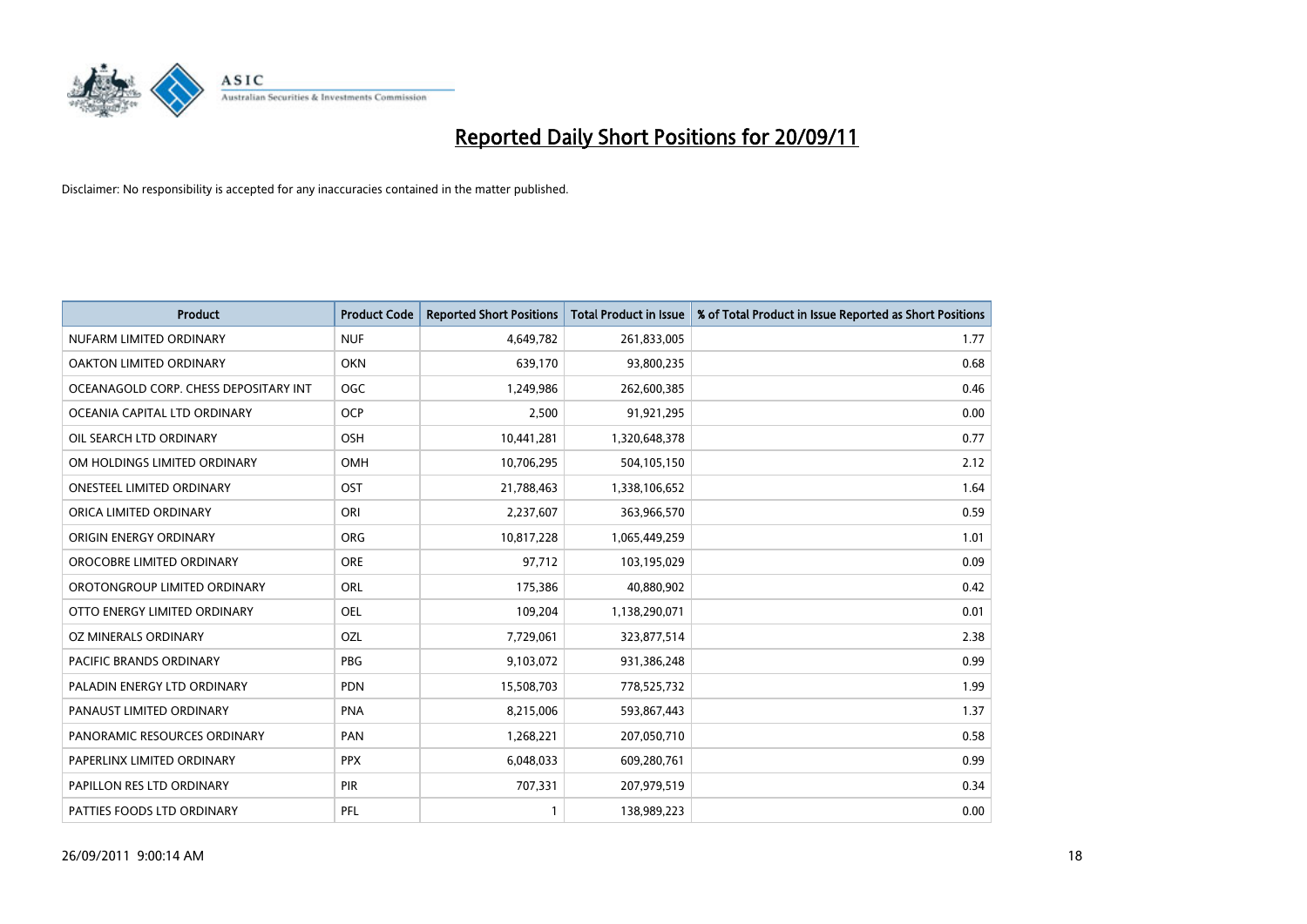

| <b>Product</b>                | <b>Product Code</b> | <b>Reported Short Positions</b> | <b>Total Product in Issue</b> | % of Total Product in Issue Reported as Short Positions |
|-------------------------------|---------------------|---------------------------------|-------------------------------|---------------------------------------------------------|
| PEAK RESOURCES ORDINARY       | <b>PEK</b>          | 103,783                         | 155,979,643                   | 0.07                                                    |
| PEET LIMITED ORDINARY         | <b>PPC</b>          | 97,878                          | 318,038,544                   | 0.02                                                    |
| PENINSULA ENERGY LTD ORDINARY | <b>PEN</b>          | 1,493,377                       | 2,125,490,443                 | 0.07                                                    |
| PERILYA LIMITED ORDINARY      | PEM                 | 397,489                         | 526,075,563                   | 0.08                                                    |
| PERPETUAL LIMITED ORDINARY    | <b>PPT</b>          | 3,056,442                       | 44,692,304                    | 6.82                                                    |
| PERSEUS MINING LTD ORDINARY   | PRU                 | 3,039,927                       | 426,467,088                   | 0.71                                                    |
| PETSEC ENERGY ORDINARY        | <b>PSA</b>          | 223,332                         | 231,283,622                   | 0.10                                                    |
| PHARMAXIS LTD ORDINARY        | <b>PXS</b>          | 2,126,793                       | 229,116,309                   | 0.92                                                    |
| PHOTON GROUP LTD ORDINARY     | <b>PGA</b>          | 250,510                         | 1,540,886,866                 | 0.02                                                    |
| PLATINUM ASSET ORDINARY       | <b>PTM</b>          | 8,330,614                       | 561,347,878                   | 1.48                                                    |
| PLATINUM AUSTRALIA ORDINARY   | <b>PLA</b>          | 5,705,609                       | 417,130,039                   | 1.37                                                    |
| PLATINUM CAPITAL LTD ORDINARY | <b>PMC</b>          |                                 | 165,756,878                   | 0.00                                                    |
| PMP LIMITED ORDINARY          | <b>PMP</b>          | 1,894                           | 329,842,473                   | 0.00                                                    |
| PORT BOUVARD LIMITED ORDINARY | PBD                 | 6,754                           | 593,868,295                   | 0.00                                                    |
| PREMIER INVESTMENTS ORDINARY  | <b>PMV</b>          | 219,373                         | 155,062,831                   | 0.14                                                    |
| PRIMA BIOMED LTD ORDINARY     | <b>PRR</b>          | 1,600,000                       | 1,008,596,205                 | 0.16                                                    |
| PRIMARY HEALTH CARE ORDINARY  | <b>PRY</b>          | 10,965,712                      | 497,469,803                   | 2.21                                                    |
| PRIME MEDIA GRP LTD ORDINARY  | PRT                 | 19,105                          | 366,330,303                   | 0.01                                                    |
| PROGEN PHARMACEUTIC ORDINARY  | PGL                 | 151,596                         | 24,709,097                    | 0.61                                                    |
| PROGRAMMED ORDINARY           | <b>PRG</b>          | 714,568                         | 118,169,908                   | 0.61                                                    |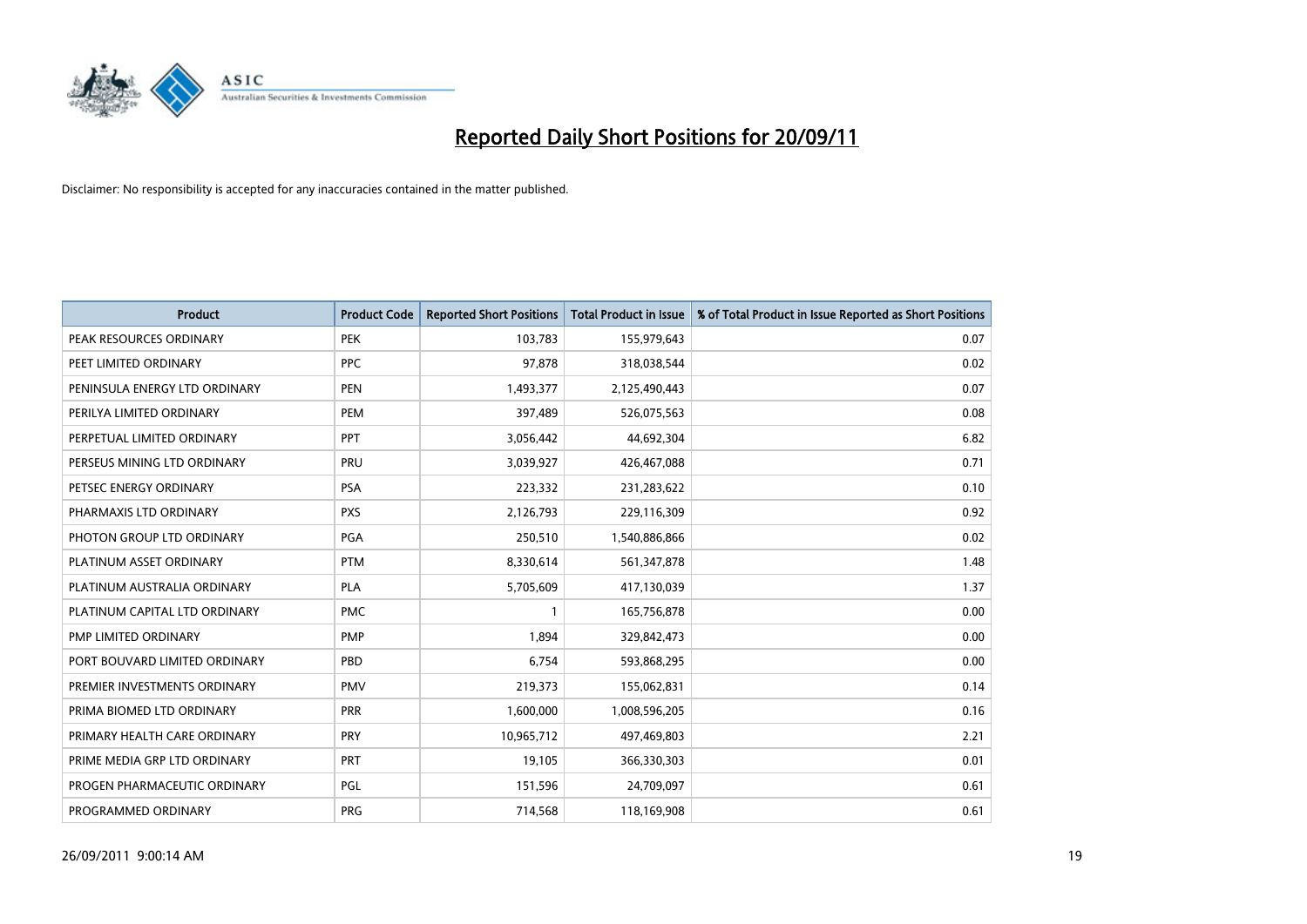

| <b>Product</b>                      | <b>Product Code</b> | <b>Reported Short Positions</b> | <b>Total Product in Issue</b> | % of Total Product in Issue Reported as Short Positions |
|-------------------------------------|---------------------|---------------------------------|-------------------------------|---------------------------------------------------------|
| <b>PSIVIDA CORP CDI 1:1</b>         | <b>PVA</b>          | 16,878                          | 8,737,186                     | 0.19                                                    |
| <b>QANTAS AIRWAYS ORDINARY</b>      | QAN                 | 31,646,764                      | 2,265,123,620                 | 1.41                                                    |
| OBE INSURANCE GROUP ORDINARY        | <b>OBE</b>          | 28,060,933                      | 1,092,654,587                 | 2.54                                                    |
| OR NATIONAL LIMITED ORDINARY        | <b>ORN</b>          | 22,164,868                      | 2,440,000,000                 | 0.89                                                    |
| <b>QUBE LOGISTICS HLDG ORDINARY</b> | <b>QUB</b>          | 416,323                         | 801,927,594                   | 0.05                                                    |
| RAMELIUS RESOURCES ORDINARY         | <b>RMS</b>          | 55,659                          | 291,767,215                   | 0.02                                                    |
| RAMSAY HEALTH CARE ORDINARY         | <b>RHC</b>          | 1,185,846                       | 202,081,252                   | 0.56                                                    |
| <b>RCR TOMLINSON ORDINARY</b>       | <b>RCR</b>          | 77,111                          | 132,010,172                   | 0.06                                                    |
| <b>REA GROUP ORDINARY</b>           | <b>REA</b>          | 394,611                         | 130,401,680                   | 0.30                                                    |
| <b>RECKON LIMITED ORDINARY</b>      | <b>RKN</b>          | 831,788                         | 133,384,060                   | 0.62                                                    |
| RED FORK ENERGY ORDINARY            | <b>RFE</b>          | 7,696                           | 269,769,853                   | 0.00                                                    |
| REDBANK ENERGY LTD ORDINARY         | AEJ                 | 19                              | 786,287                       | 0.00                                                    |
| REED RESOURCES LTD ORDINARY         | <b>RDR</b>          | 387,120                         | 264,742,501                   | 0.15                                                    |
| REGIS RESOURCES ORDINARY            | <b>RRL</b>          | 1,659,793                       | 433,353,680                   | 0.37                                                    |
| RESMED INC CDI 10:1                 | <b>RMD</b>          | 5,955,674                       | 1,556,242,300                 | 0.38                                                    |
| RESOLUTE MINING ORDINARY            | <b>RSG</b>          | 3,193,458                       | 468,608,774                   | 0.66                                                    |
| RESOURCE GENERATION ORDINARY        | <b>RES</b>          | 358,248                         | 262,895,652                   | 0.13                                                    |
| RETAIL FOOD GROUP ORDINARY          | <b>RFG</b>          | 39,499                          | 108,219,282                   | 0.04                                                    |
| REVERSE CORP LIMITED ORDINARY       | <b>REF</b>          | 25,141                          | 92,382,175                    | 0.03                                                    |
| REX MINERALS LIMITED ORDINARY       | <b>RXM</b>          | 1,153,369                       | 153,635,519                   | 0.74                                                    |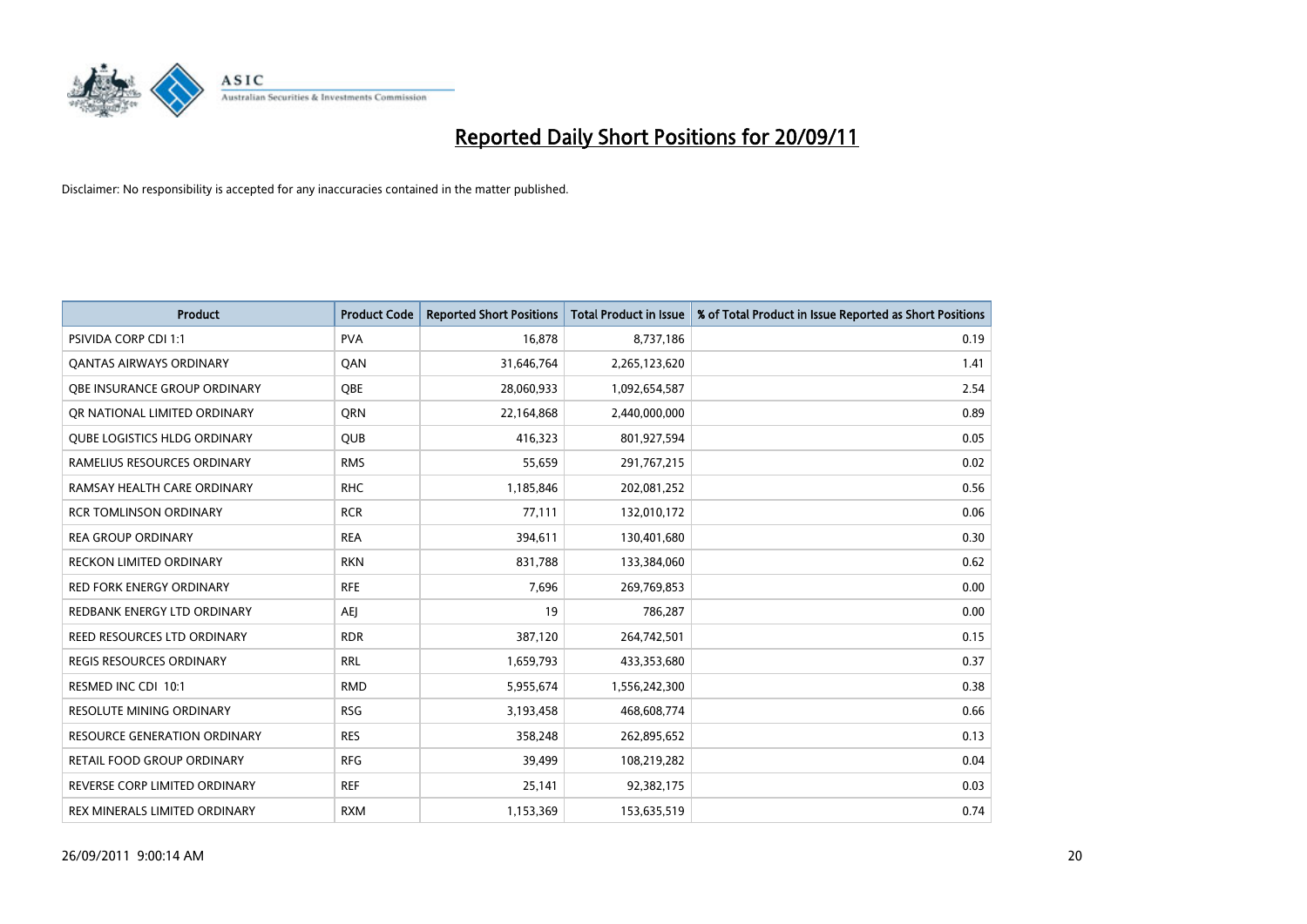

| <b>Product</b>                     | <b>Product Code</b> | <b>Reported Short Positions</b> | <b>Total Product in Issue</b> | % of Total Product in Issue Reported as Short Positions |
|------------------------------------|---------------------|---------------------------------|-------------------------------|---------------------------------------------------------|
| <b>RHG LIMITED ORDINARY</b>        | <b>RHG</b>          | 945,365                         | 308,483,177                   | 0.30                                                    |
| RIALTO ENERGY ORDINARY             | <b>RIA</b>          | 521,762                         | 375,006,264                   | 0.14                                                    |
| <b>RIDLEY CORPORATION ORDINARY</b> | <b>RIC</b>          | 509,655                         | 307,817,071                   | 0.17                                                    |
| RIO TINTO LIMITED ORDINARY         | <b>RIO</b>          | 20,196,327                      | 435,758,720                   | 4.66                                                    |
| <b>RIVERCITY MOTORWAY STAPLED</b>  | <b>RCY</b>          | 132,000                         | 957,010,115                   | 0.01                                                    |
| ROBUST RESOURCES ORDINARY          | <b>ROL</b>          | 1,134,980                       | 84,944,097                    | 1.34                                                    |
| ROC OIL COMPANY ORDINARY           | <b>ROC</b>          | 1,780,333                       | 713,254,560                   | 0.25                                                    |
| ROYAL WOLF HOLDINGS ORDINARY       | <b>RWH</b>          | 31,462                          | 100,387,052                   | 0.03                                                    |
| SAI GLOBAL LIMITED ORDINARY        | SAI                 | 1,997,751                       | 200,048,605                   | 0.97                                                    |
| SALMAT LIMITED ORDINARY            | <b>SLM</b>          | 1,061,050                       | 159,802,174                   | 0.66                                                    |
| SAMSON OIL & GAS LTD ORDINARY      | SSN                 | 69,660                          | 1,748,724,309                 | 0.00                                                    |
| SANDFIRE RESOURCES ORDINARY        | <b>SFR</b>          | 1,969,316                       | 150,279,969                   | 1.30                                                    |
| <b>SANTOS LTD ORDINARY</b>         | <b>STO</b>          | 18,502,561                      | 878,131,190                   | 2.07                                                    |
| SARACEN MINERAL ORDINARY           | SAR                 | 837,509                         | 492,251,415                   | 0.17                                                    |
| SEDGMAN LIMITED ORDINARY           | <b>SDM</b>          | 402,836                         | 209,752,689                   | 0.19                                                    |
| SEEK LIMITED ORDINARY              | <b>SEK</b>          | 18,722,979                      | 337,079,207                   | 5.53                                                    |
| SELECT HARVESTS ORDINARY           | SHV                 | 419,021                         | 56,226,960                    | 0.75                                                    |
| SENETAS CORPORATION ORDINARY       | <b>SEN</b>          | 756,999                         | 463,105,195                   | 0.16                                                    |
| SENEX ENERGY LIMITED ORDINARY      | <b>SXY</b>          | 400,000                         | 760,722,223                   | 0.05                                                    |
| SERVCORP LIMITED ORDINARY          | SRV                 | 47,636                          | 98.440.807                    | 0.05                                                    |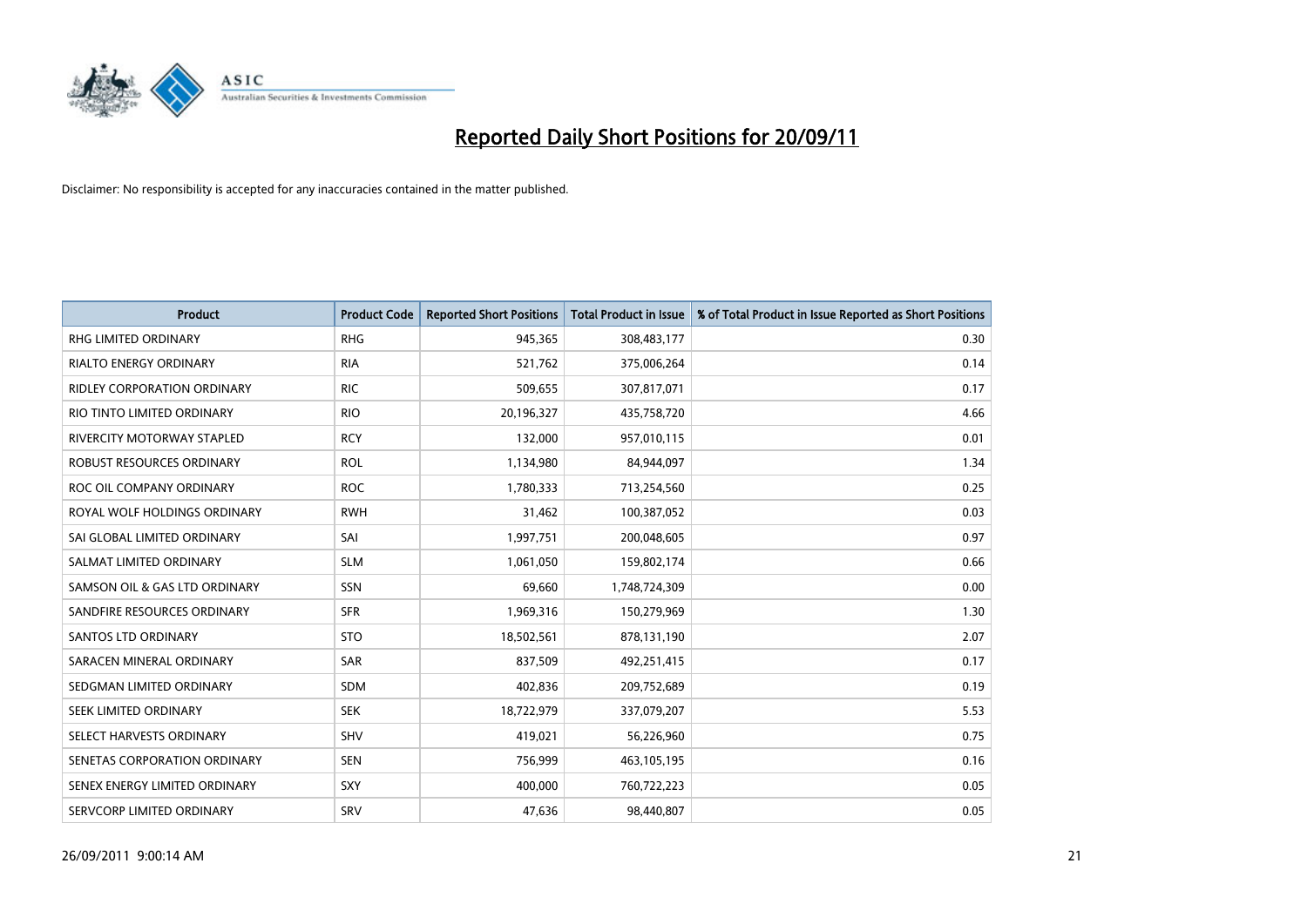

| <b>Product</b>                           | <b>Product Code</b> | <b>Reported Short Positions</b> | <b>Total Product in Issue</b> | % of Total Product in Issue Reported as Short Positions |
|------------------------------------------|---------------------|---------------------------------|-------------------------------|---------------------------------------------------------|
| SERVICE STREAM ORDINARY                  | <b>SSM</b>          | 477,319                         | 283,418,867                   | 0.17                                                    |
| SEVEN GROUP HOLDINGS ORDINARY            | <b>SVW</b>          | 1,113,429                       | 306,410,281                   | 0.34                                                    |
| SEVEN WEST MEDIA LTD ORDINARY            | <b>SWM</b>          | 1,257,276                       | 610,327,899                   | 0.21                                                    |
| SIGMA PHARMACEUTICAL ORDINARY            | <b>SIP</b>          | 12,871,319                      | 1,178,626,572                 | 1.09                                                    |
| SILEX SYSTEMS ORDINARY                   | <b>SLX</b>          | 579,321                         | 170,133,997                   | 0.33                                                    |
| SILVER LAKE RESOURCE ORDINARY            | <b>SLR</b>          | 90,374                          | 178,922,838                   | 0.04                                                    |
| SIMS METAL MGMT LTD ORDINARY             | SGM                 | 2,813,433                       | 205,420,167                   | 1.36                                                    |
| SINGAPORE TELECOMM. CHESS DEPOSITARY INT | <b>SGT</b>          | 6,175,517                       | 168,828,658                   | 3.65                                                    |
| SIRIUS RESOURCES NL ORDINARY             | <b>SIR</b>          | 82,500                          | 137,134,586                   | 0.06                                                    |
| SKILLED GROUP LTD ORDINARY               | <b>SKE</b>          | 27,829                          | 233, 243, 776                 | 0.01                                                    |
| SKY CITY ENTERTAIN. ORDINARY             | <b>SKC</b>          | 2,856                           | 576,958,340                   | 0.00                                                    |
| SMS MANAGEMENT, ORDINARY                 | <b>SMX</b>          | 135,073                         | 68,290,180                    | 0.18                                                    |
| SONIC HEALTHCARE ORDINARY                | <b>SHL</b>          | 5,185,455                       | 389,969,875                   | 1.33                                                    |
| SOUL PATTINSON (W.H) ORDINARY            | SOL                 | 28,140                          | 238,640,580                   | 0.01                                                    |
| SOUTH BOULDER MINES ORDINARY             | <b>STB</b>          | 2,978                           | 87,115,688                    | 0.00                                                    |
| SP AUSNET STAPLED SECURITIES             | <b>SPN</b>          | 2,289,277                       | 2,850,932,204                 | 0.06                                                    |
| SPARK INFRASTRUCTURE STAPLED NOTE & UNIT | SKI                 | 18,427,146                      | 1,326,734,264                 | 1.37                                                    |
| SPDR 200 FUND ETF UNITS                  | <b>STW</b>          | 320                             | 51,378,556                    | 0.00                                                    |
| SPECIALTY FASHION ORDINARY               | <b>SFH</b>          | 545,014                         | 192,086,121                   | 0.28                                                    |
| SPOTLESS GROUP LTD ORDINARY              | <b>SPT</b>          | 1,344,599                       | 262,766,725                   | 0.51                                                    |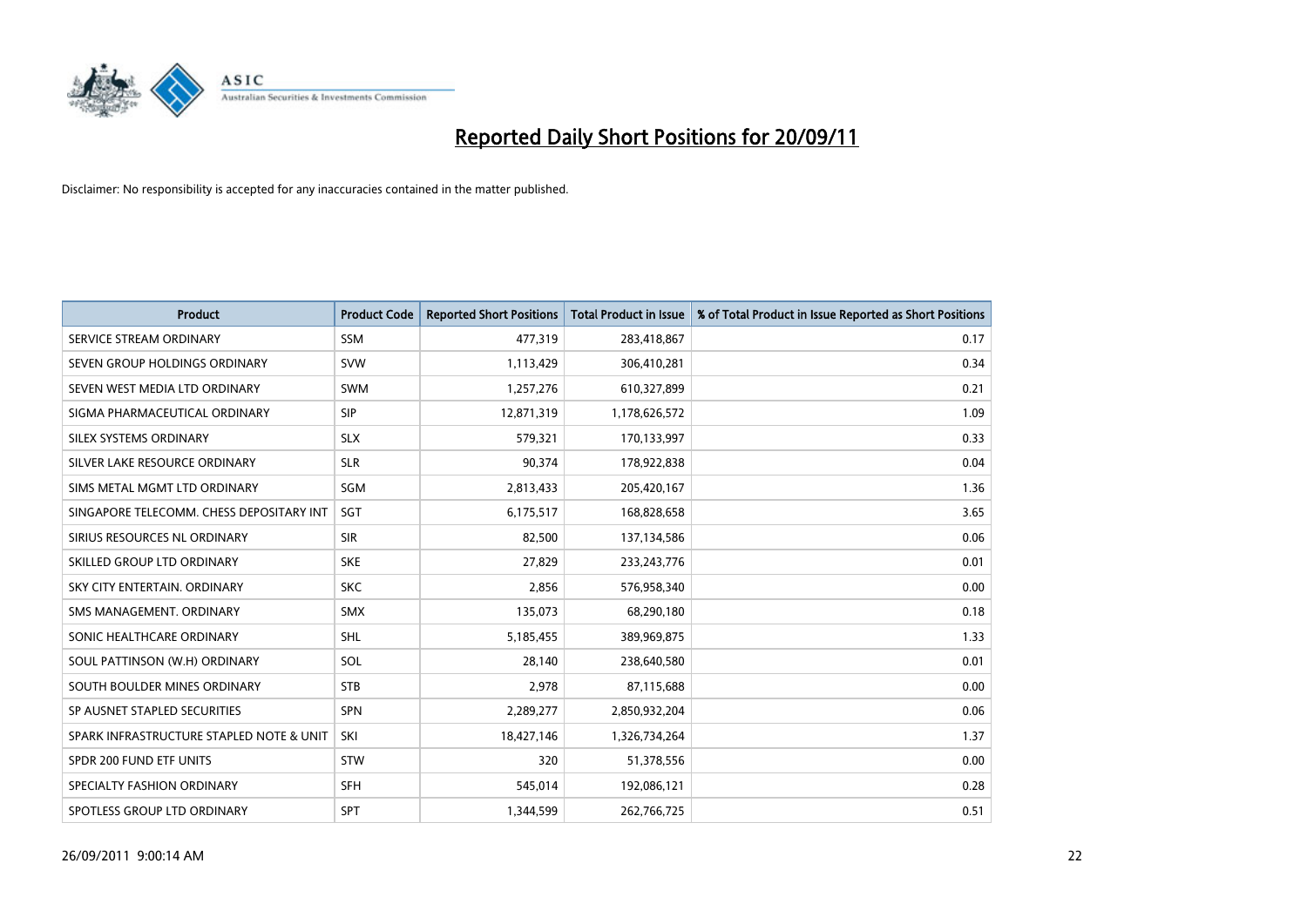

| <b>Product</b>                | <b>Product Code</b> | <b>Reported Short Positions</b> | <b>Total Product in Issue</b> | % of Total Product in Issue Reported as Short Positions |
|-------------------------------|---------------------|---------------------------------|-------------------------------|---------------------------------------------------------|
| ST BARBARA LIMITED ORDINARY   | <b>SBM</b>          | 8,958,214                       | 325,615,389                   | 2.74                                                    |
| STAGING CONNECTIONS ORDINARY  | <b>STG</b>          | 2,917,189                       | 78,317,726                    | 3.72                                                    |
| STANMORE COAL LTD ORDINARY    | <b>SMR</b>          | 99.847                          | 89,791,402                    | 0.11                                                    |
| STARPHARMA HOLDINGS ORDINARY  | <b>SPL</b>          | 1,444,320                       | 248,026,578                   | 0.58                                                    |
| STH AMERICAN COR LTD ORDINARY | SAY                 | 9,200                           | 257,785,604                   | 0.00                                                    |
| STHN CROSS MEDIA ORDINARY     | <b>SXL</b>          | 3,416,060                       | 705,766,444                   | 0.48                                                    |
| STOCKLAND UNITS/ORD STAPLED   | <b>SGP</b>          | 18,573,155                      | 2,383,036,717                 | 0.76                                                    |
| STRAITS RES LTD. ORDINARY     | SRO                 | 7,722,919                       | 324,796,141                   | 2.37                                                    |
| STW COMMUNICATIONS ORDINARY   | SGN                 | 285,757                         | 364,310,964                   | 0.07                                                    |
| SUNCORP GROUP LTD ORDINARY    | <b>SUN</b>          | 13,134,656                      | 1,286,600,980                 | 0.99                                                    |
| SUNDANCE ENERGY ORDINARY      | <b>SEA</b>          | 3,951                           | 277,098,474                   | 0.00                                                    |
| SUNDANCE RESOURCES ORDINARY   | <b>SDL</b>          | 13,366,474                      | 2,896,314,669                 | 0.45                                                    |
| SUNLAND GROUP LTD ORDINARY    | <b>SDG</b>          | 164,817                         | 220,457,476                   | 0.07                                                    |
| SUPER RET REP LTD ORDINARY    | SUL                 | 955,666                         | 130,528,739                   | 0.73                                                    |
| SWICK MINING ORDINARY         | <b>SWK</b>          | 1,548                           | 236,724,970                   | 0.00                                                    |
| SYMEX HOLDINGS ORDINARY       | <b>SYM</b>          | 6,633                           | 189,166,670                   | 0.00                                                    |
| TABCORP HOLDINGS LTD ORDINARY | <b>TAH</b>          | 14,780,611                      | 688,019,737                   | 2.15                                                    |
| TALENT2 INTERNATION ORDINARY  | <b>TWO</b>          | 90,848                          | 146,539,334                   | 0.06                                                    |
| TAP OIL LIMITED ORDINARY      | <b>TAP</b>          | 581,765                         | 240,995,311                   | 0.24                                                    |
| TASSAL GROUP LIMITED ORDINARY | <b>TGR</b>          | 80,214                          | 146,304,404                   | 0.04                                                    |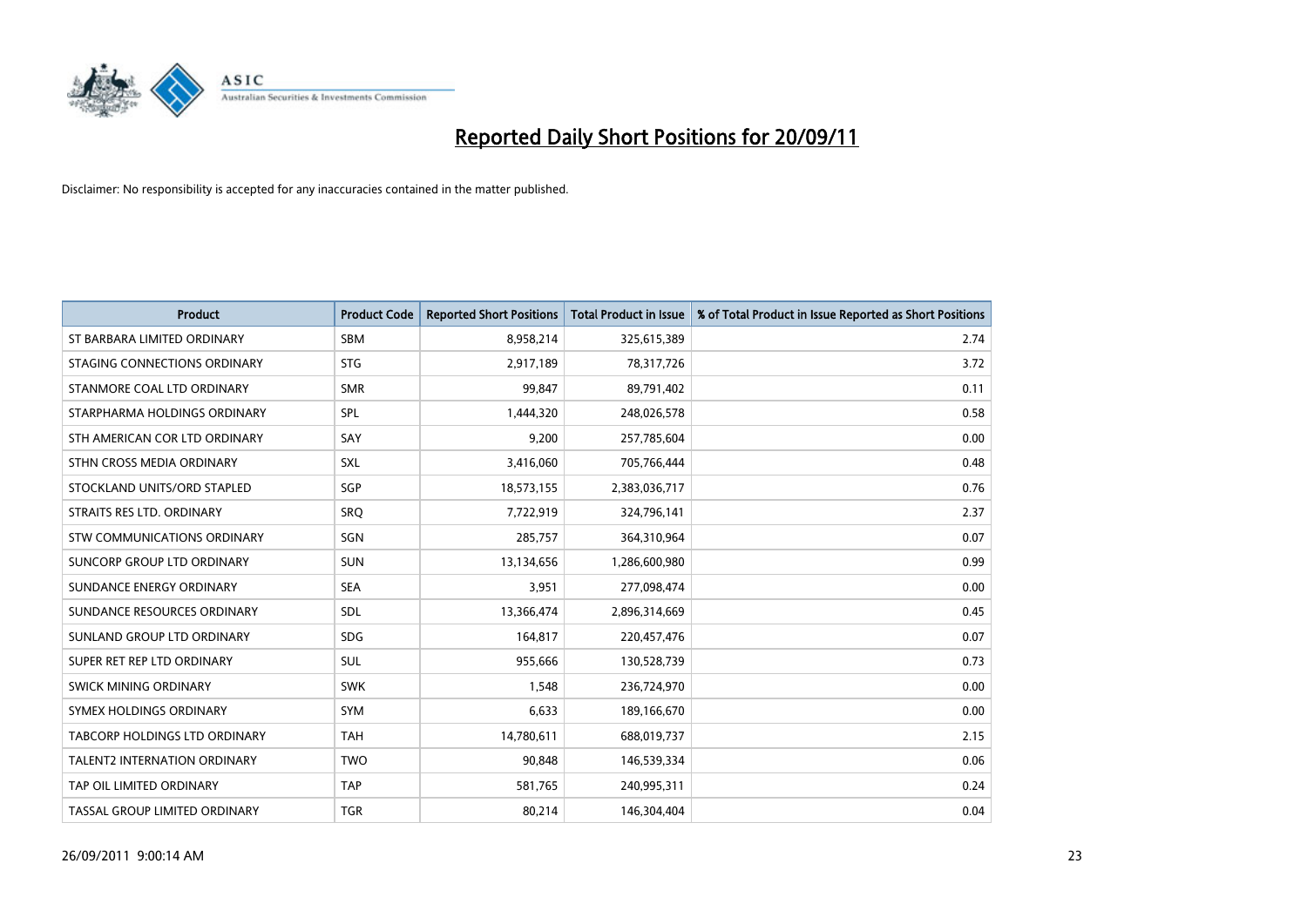

| <b>Product</b>                       | <b>Product Code</b> | <b>Reported Short Positions</b> | <b>Total Product in Issue</b> | % of Total Product in Issue Reported as Short Positions |
|--------------------------------------|---------------------|---------------------------------|-------------------------------|---------------------------------------------------------|
| <b>TATTS GROUP LTD ORDINARY</b>      | <b>TTS</b>          | 18,793,739                      | 1,318,687,024                 | 1.42                                                    |
| TECHNOLOGY ONE ORDINARY              | <b>TNE</b>          | 10,000                          | 303,379,455                   | 0.00                                                    |
| TELECOM CORPORATION ORDINARY         | <b>TEL</b>          | 18,012,379                      | 1,924,707,065                 | 0.95                                                    |
| <b>TELSTRA CORPORATION, ORDINARY</b> | <b>TLS</b>          | 61,015,519                      | 12,443,074,357                | 0.51                                                    |
| TEN NETWORK HOLDINGS ORDINARY        | <b>TEN</b>          | 36,445,928                      | 1,045,236,720                 | 3.47                                                    |
| TERANGA GOLD CORP CDI 1:1            | <b>TGZ</b>          | 352,052                         | 154,166,054                   | 0.21                                                    |
| TFS CORPORATION LTD ORDINARY         | <b>TFC</b>          | 277,490                         | 276,453,042                   | 0.10                                                    |
| THE REJECT SHOP ORDINARY             | <b>TRS</b>          | 1,162,956                       | 26,071,170                    | 4.44                                                    |
| THOR MINING PLC CHESS DEPOSITARY 1:1 | <b>THR</b>          | 2,307                           | 222,489,120                   | 0.00                                                    |
| THORN GROUP LIMITED ORDINARY         | <b>TGA</b>          | 95,891                          | 146,091,970                   | 0.06                                                    |
| TIGER RESOURCES ORDINARY             | <b>TGS</b>          | 154,250                         | 671,110,549                   | 0.02                                                    |
| TISHMAN SPEYER UNITS                 | <b>TSO</b>          | 63,996                          | 338,440,904                   | 0.02                                                    |
| TNG LIMITED ORDINARY                 | <b>TNG</b>          | 4,321                           | 284,803,062                   | 0.00                                                    |
| TOLL HOLDINGS LTD ORDINARY           | <b>TOL</b>          | 24,827,185                      | 710,128,531                   | 3.47                                                    |
| TORO ENERGY LIMITED ORDINARY         | <b>TOE</b>          | 35,404                          | 965,436,676                   | 0.00                                                    |
| TOWER LIMITED ORDINARY               | <b>TWR</b>          | 689,519                         | 265,176,580                   | 0.26                                                    |
| TOX FREE SOLUTIONS ORDINARY          | <b>TOX</b>          | 15,776                          | 96,503,382                    | 0.01                                                    |
| TPG TELECOM LIMITED ORDINARY         | <b>TPM</b>          | 6,000,031                       | 783,481,644                   | 0.76                                                    |
| TRANSFIELD SERVICES ORDINARY         | <b>TSE</b>          | 4,840,498                       | 549,715,957                   | 0.88                                                    |
| TRANSPACIFIC INDUST. ORDINARY        | <b>TPI</b>          | 11,171,677                      | 960,638,735                   | 1.13                                                    |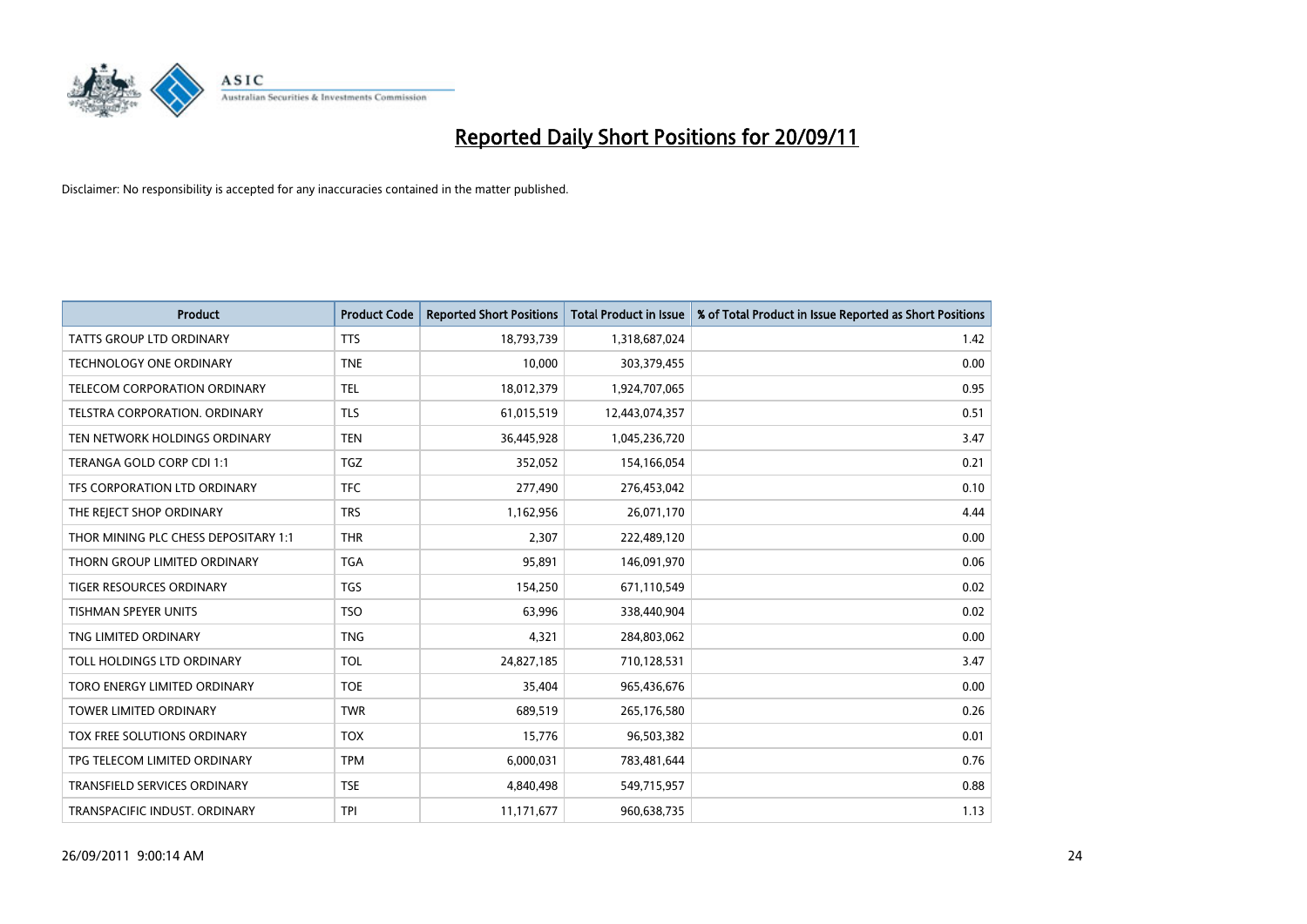

| <b>Product</b>                         | <b>Product Code</b> | <b>Reported Short Positions</b> | <b>Total Product in Issue</b> | % of Total Product in Issue Reported as Short Positions |
|----------------------------------------|---------------------|---------------------------------|-------------------------------|---------------------------------------------------------|
| TRANSURBAN GROUP TRIPLE STAPLED SEC.   | <b>TCL</b>          | 1,502,047                       | 1,450,831,425                 | 0.08                                                    |
| TREASURY WINE ESTATE ORDINARY          | <b>TWE</b>          | 20,153,754                      | 647,227,144                   | 3.10                                                    |
| TRINITY GROUP STAPLED SECURITIES       | <b>TCQ</b>          | 3,419                           | 203,405,927                   | 0.00                                                    |
| TROY RESOURCES NL ORDINARY             | <b>TRY</b>          | 115,687                         | 88,112,823                    | 0.12                                                    |
| <b>UGL LIMITED ORDINARY</b>            | UGL                 | 5,554,978                       | 166,047,171                   | 3.32                                                    |
| UNILIFE CORPORATION CDI 6:1            | <b>UNS</b>          | 887,049                         | 265,814,381                   | 0.33                                                    |
| UXC LIMITED ORDINARY                   | <b>UXC</b>          | 115,039                         | 306,933,250                   | 0.04                                                    |
| <b>VDM GROUP LIMITED ORDINARY</b>      | <b>VMG</b>          | 11,116                          | 193,127,749                   | 0.01                                                    |
| <b>VENTURE MINERALS ORDINARY</b>       | <b>VMS</b>          | 275,522                         | 221,093,592                   | 0.12                                                    |
| <b>VIRGIN BLUE HOLDINGS ORDINARY</b>   | <b>VBA</b>          | 37,571,493                      | 2,210,197,600                 | 1.71                                                    |
| <b>VISION GROUP HLDGS ORDINARY</b>     | <b>VGH</b>          | 78,000                          | 74,520,926                    | 0.10                                                    |
| <b>VITA GROUP LTD ORDINARY</b>         | <b>VTG</b>          | 75,190                          | 142,499,800                   | 0.05                                                    |
| VITERRA INC CDI 1:1                    | <b>VTA</b>          | 3,828                           | 68,629,939                    | 0.01                                                    |
| <b>WATPAC LIMITED ORDINARY</b>         | <b>WTP</b>          | 16,579                          | 185,160,973                   | 0.00                                                    |
| <b>WDS LIMITED ORDINARY</b>            | <b>WDS</b>          | 701                             | 144,055,662                   | 0.00                                                    |
| WEBJET LIMITED ORDINARY                | <b>WEB</b>          | 87,623                          | 73,882,948                    | 0.12                                                    |
| <b>WESFARMERS LIMITED ORDINARY</b>     | <b>WES</b>          | 20,172,831                      | 1,005,791,581                 | 1.96                                                    |
| WESFARMERS LIMITED PARTIALLY PROTECTED | <b>WESN</b>         | 104,768                         | 151,280,581                   | 0.06                                                    |
| WESTERN AREAS NL ORDINARY              | <b>WSA</b>          | 9,348,055                       | 179,735,899                   | 5.21                                                    |
| WESTERN DESERT RES. ORDINARY           | <b>WDR</b>          | 948                             | 206.935.914                   | 0.00                                                    |